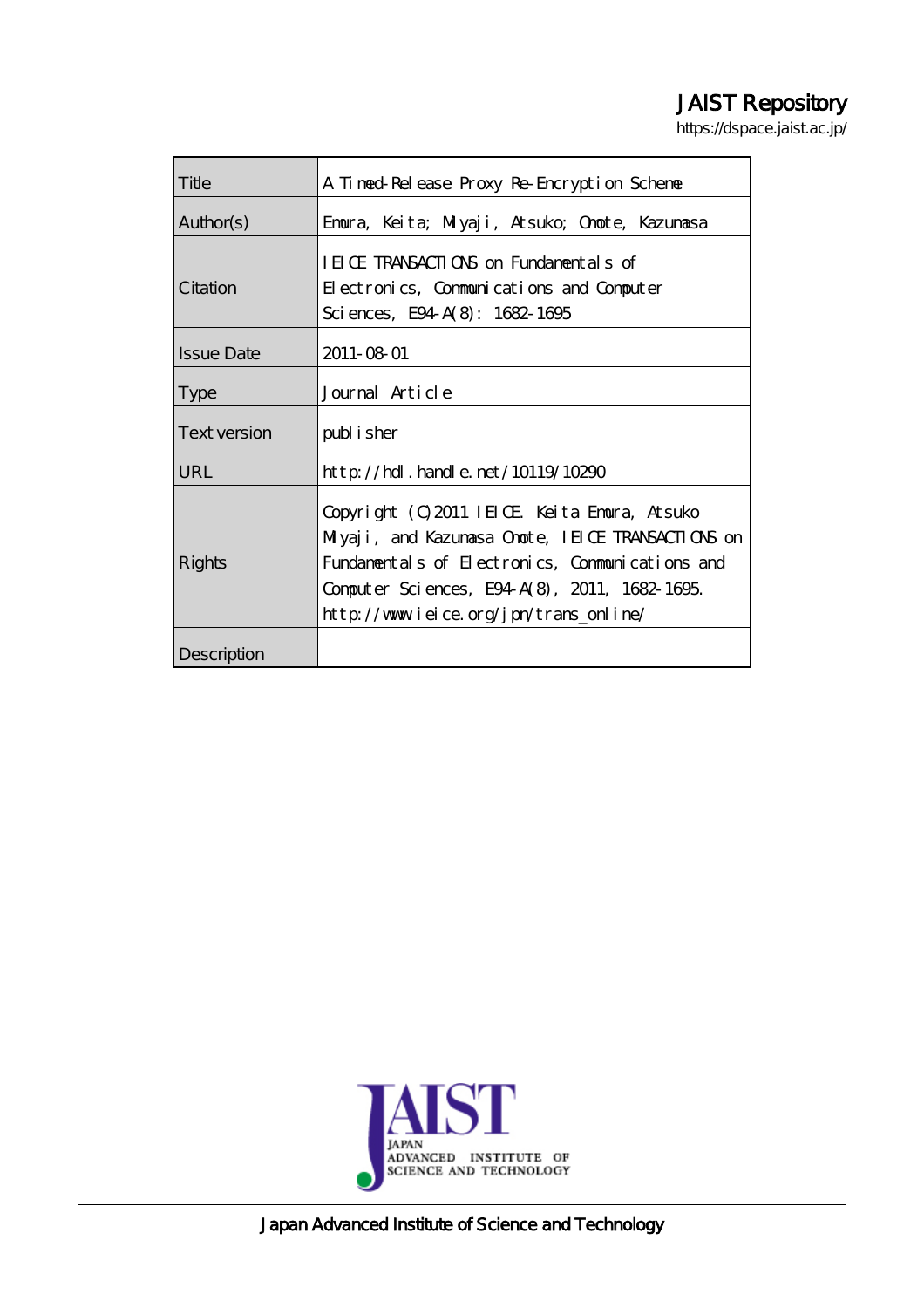## PAPER **A Timed-Release Proxy Re-Encryption Scheme**<sup>∗</sup>

## **Keita EMURA**†a)**, Atsuko MIYAJI**††**,** *Members***,** *and* **Kazumasa OMOTE**††**,** *Nonmember*

**SUMMARY** Timed-Release Encryption (TRE) is a kind of timedependent encryption, where the time of decryption can be controlled. More precisely, TRE prevents even a legitimate recipient decrypting a ciphertext before a semi-trusted Time Server  $(TS)$  sends trapdoor  $s_T$  assigned with a release time *T* of the encryptor's choice. Cathalo et al. (ICICS2005) and Chalkias et al. (ESORICS2007) have already considered encrypting a message intended for multiple recipients with the same release time. One drawback of these schemes is the ciphertext size and computational complexity, which depend on the number of recipients *N*. Ideally, it is desirable that any factor (ciphertext size, computational complexity of encryption/decryption, and public/secret key size) does not depend on *N*. In this paper, to achieve TRE with such fully constant costs from the encryptor's/decryptor's point of view, by borrowing the technique of Proxy Re-Encryption (PRE), we propose a cryptosystem in which even if the proxy transformation is applied to a TRE ciphertext, the release time is still effective. By sending a TRE ciphertext to the proxy, an encryptor can foist *N*-dependent computation costs on the proxy. We call this cryptosystem Timed-Release PRE (TR-PRE). This function can be applied to efficient multicast communication with a release time indication. *key words: timed-release encryption, proxy re-encryption*

## **1. Introduction**

Timed-Release Encryption (TRE) was proposed by May [33], and is a kind of time-dependent encryption, where the time of decryption can be controlled. Even a legitimate recipient cannot decrypt a ciphertext before a semi-trusted Time Server (TS) sends (or broadcasts) trapdoor  $s_T$  assigned with release time *T* of the encryptor's choice. Similarly, TS (which can generate all trapdoors) cannot decrypt a ciphertext, since TS does not have the legitimate decryption key. That is, both  $s_T$  and the legitimate recipient's decryption key are indispensable to decrypt a ciphertext assigned with *T*. To guarantee this, TS is modeled as a honest-but-curious adversary in the security model (called *time server security* [22], [34]). Such adversary follows the protocol correctly, but may try to obtain additional information.

Although usual TREs deal with only a single recipient, Cathalo et al. [13] and Chalkias et al. [14] have already

Manuscript received November 29, 2010.

Manuscript revised March 24, 2011.

†The author is with the Center for Highly Dependable Embedded Systems Technology, Japan Advanced Institute of Science and Technology (JAIST), Nomi-shi, 923-1292 Japan.

††The authors are with the School of Information Science, JAIST, 923-1292 Japan.<br><sup>∗</sup>A preliminary version of this paper appears in the 4th Interna-

tional Conference on Provable Security, ProvSec 2010 [24]. This is the full version.

a) E-mail: k-emura@jaist.ac.jp

DOI: 10.1587/transfun.E94.A.1682

considered encrypting a message intended for several recipients with the same release time. Schemes by Cathalo et al. and Chalkias et al. are efficient compared with previous TRE schemes with recipient-to-recipient encryption, since the most costly part (especially pairing computation  $e(\cdot, \cdot)$ ) or group operation on the range of the pairing, e.g.,  $e(\cdot, \cdot)$ <sup>r</sup><br>for some exponent r) has only to be computed once and for some exponent *r*) has only to be computed once, and this element is used commonly. Note that, since Chow et al. [18] showed that the Chalkias et al. scheme [14] is vulnerable under the CCA attack, we pay attention to the Cathalo et al. scheme in the following discussion. Informally, for a common release time *T* and number of recipients *N*, the form of a ciphertext in the Cathalo et al. scheme is: (*C*1,*C*2,...,*CN*, (*M*||random nonce)⊕*K*), *RecipientList*, *<sup>T</sup>*), where  $K = Hash(e(\cdot, \cdot))$  is a commonly used ephemeral key computed by both  $C_i$  and a user  $U_i$ 's secret key. One drawback of this scheme is the ciphertext size, namely, the length of the ciphertext depends on *N* (See Fig. 1). As a simple countermeasure, if each ciphertext (for a user *Ui*) is represented as  $(C_i, (M|| \text{random nonce}) \oplus K, T)$ , then actual transferred ciphertext size is constant. Nevertheless, there is still a remaining problem, where the encryption cost also depends on *N*. This can be a serious problem when *N* becomes large. Ideally, it is desirable that any factor (ciphertext size, computational complexity of encryption/decryption, and public/secret key size) does not depend on *N*.

Due to the fact that typical group-oriented encryption systems (e.g., broadcast encryption [21], hierarchical identity-based encryption (IBE) [8], and others) only satisfy partially constant costs (i.e., at least one of the factor de-



Fig. 1 Previous TRE for multiple recipients [24].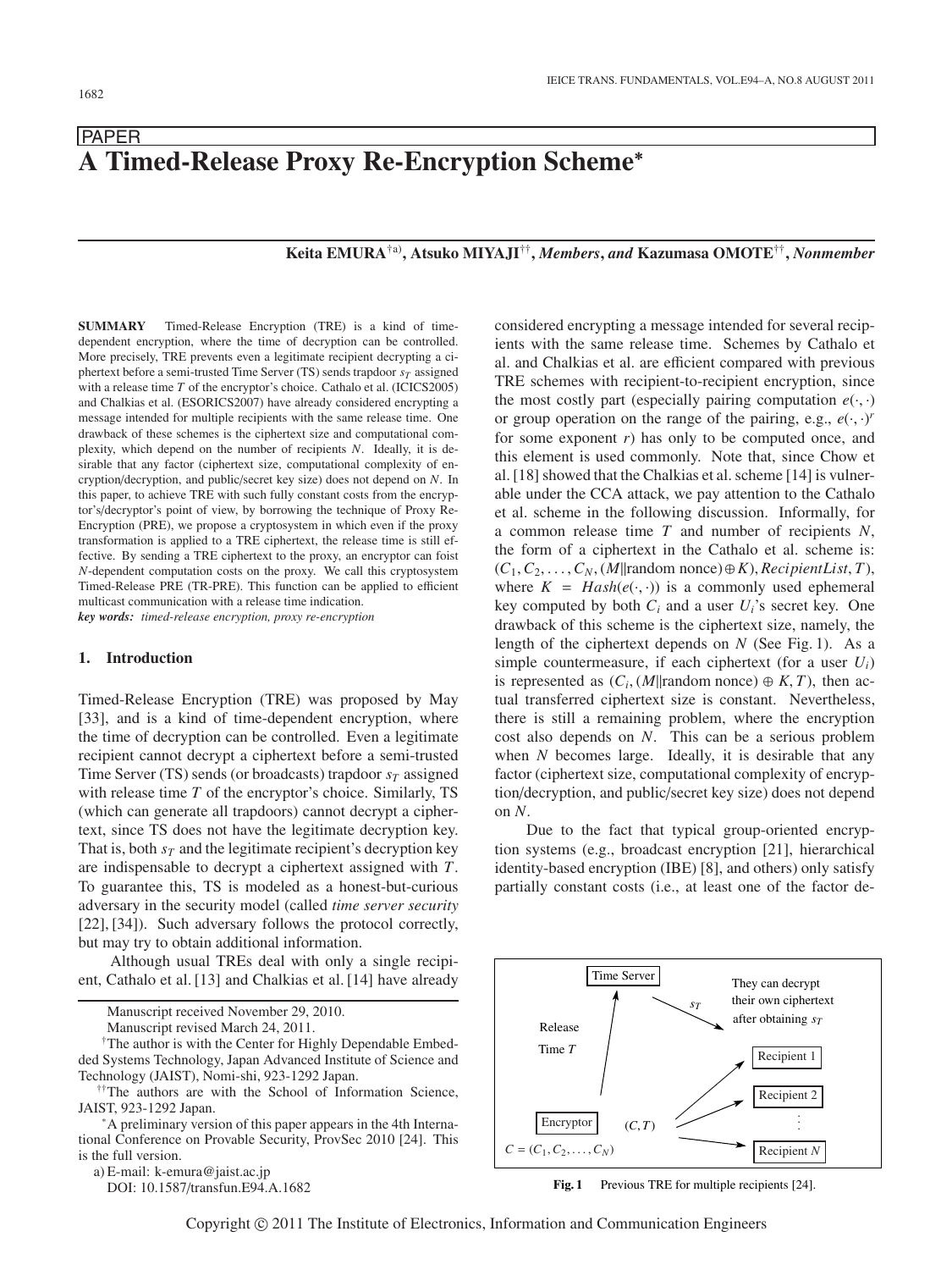

**Fig. 2** Our TR-PRE with multiple recipients [24].

pends on  $N$ ), it seems hard to directly<sup>†</sup> construct TRE with such fully constant costs. Therefore, we need to investigate another approach to achieve TRE with the fully constant costs.

As a solution, we focus on that TRE with the fully constant costs *from the encryptor's*/*decryptor's point of view* is highly significant from the perspective of usability. So, here we consider an additional agency who takes over *N*dependent computation costs. Of course, if such additional agency is fully trusted, then we can easily achieve such TRE system. For example, an encryptor computes a ciphertext by using the agency's public key, and sends it with the recipient list and the release time *T* to the agency. The agency decrypts the ciphertext (and therefore the agency can know all plaintexts), re-encrypts the resulting plaintext by using the corresponding recipient's public key and the release time *T*, and sends TRE ciphertexts to each recipient. In this solution, the agency has a special privilege that the agency can know all plaintexts. However, in the conventional TRE, TS is modeled as the semi-trusted agency for ensuring that only a legitimate recipient can decrypt a ciphertext encrypted by the recipient's public key. That is, the additional agency should be modeled as semi trusted (as in TS). So, we need to investigate a methodology how to foist *N*-dependent computation costs to the agency ensuring that only a legitimate recipient can decrypt a ciphertext.

Proxy Re-Encryption (PRE) [5] is a candidate cryptographic primitive to implement a semi-trusted agency who takes over *N*-dependent computation costs. Briefly, a semi-trusted intermediate agency, called *proxy*, transforms a ciphertext made by a delegator's public key into a reencrypted ciphertext that can be decrypted using a delegatee's secret key. For example, the proxy can forward a ciphertext for a delegatee (or potentially plural delegatees) without decrypting the ciphertext. This functionality seems applicable to TRE for multiple recipients, however, any methodology to apply PRE for reducing costs of TRE has not been proposed so far.

**Our contribution**: In this paper, to achieve TRE with

fully constant costs from the encryptor's/decryptor's point of view, by borrowing the technique of PRE, we propose a cryptosystem in which even if the proxy transformation is applied to a TRE ciphertext, the release time is still effective. By sending a TRE ciphertext to the proxy, an encryptor can foist *N*-dependent computation costs on the proxy. We call this cryptosystem Timed-Release PRE (TR-PRE)<sup>††</sup>. Informally, the flow of TR-PRE is as follows (illustrated in Fig. 2). An encryptor computes a TRE ciphertext under the particular public key, and the proxy translates this ciphertext into re-encrypted ciphertexts under each recipient. The proxy sends the corresponding re-encrypted ciphertext to each recipient. Each recipient can decrypt it after the corresponding trapdoor  $s_T$  is released.

As in TRE, the condition that no authority can decrypt ciphertexts should be satisfied. To do so, the proxy is modeled as a semi-trusted agency, and we assume that not only the proxy follows the protocol but also the proxy will not collude with receivers as in [19], [27], since the proxy and a receiver can decrypt any ciphertext by colluding with each other.

By applying PRE functionality, an encryptor can transfer these *N*-dependent parts to the proxy, and therefore the number of ciphertexts (and computational complexity of encryption/decryption also) does not depend on the number of recipients *N*. In addition, our TR-PRE achieves constant public/secret key size. The factor depending on *N* is the proxy re-encryption costs only. So, TR-PRE can work like TRE with fully constant costs from the encryptor's and decryptor's point of view. One trade-off of this efficiency, information that who recipients are is known by the proxy as in PRE.

<sup>†</sup>The words "directly construction" mean construction in the conventional TRE framework, namely, trying to construct TRE with fully constant costs without adding any functionality to the original TRE functionalities such as Cathalo et al. scheme.

<sup>††</sup>Note that Attribute-Based PRE (AB-PRE) [31] is not suitable for constructing TRE scheme with fully constant costs even if the release time is regarded as an attribute (we explain it in the Sect. 5.3).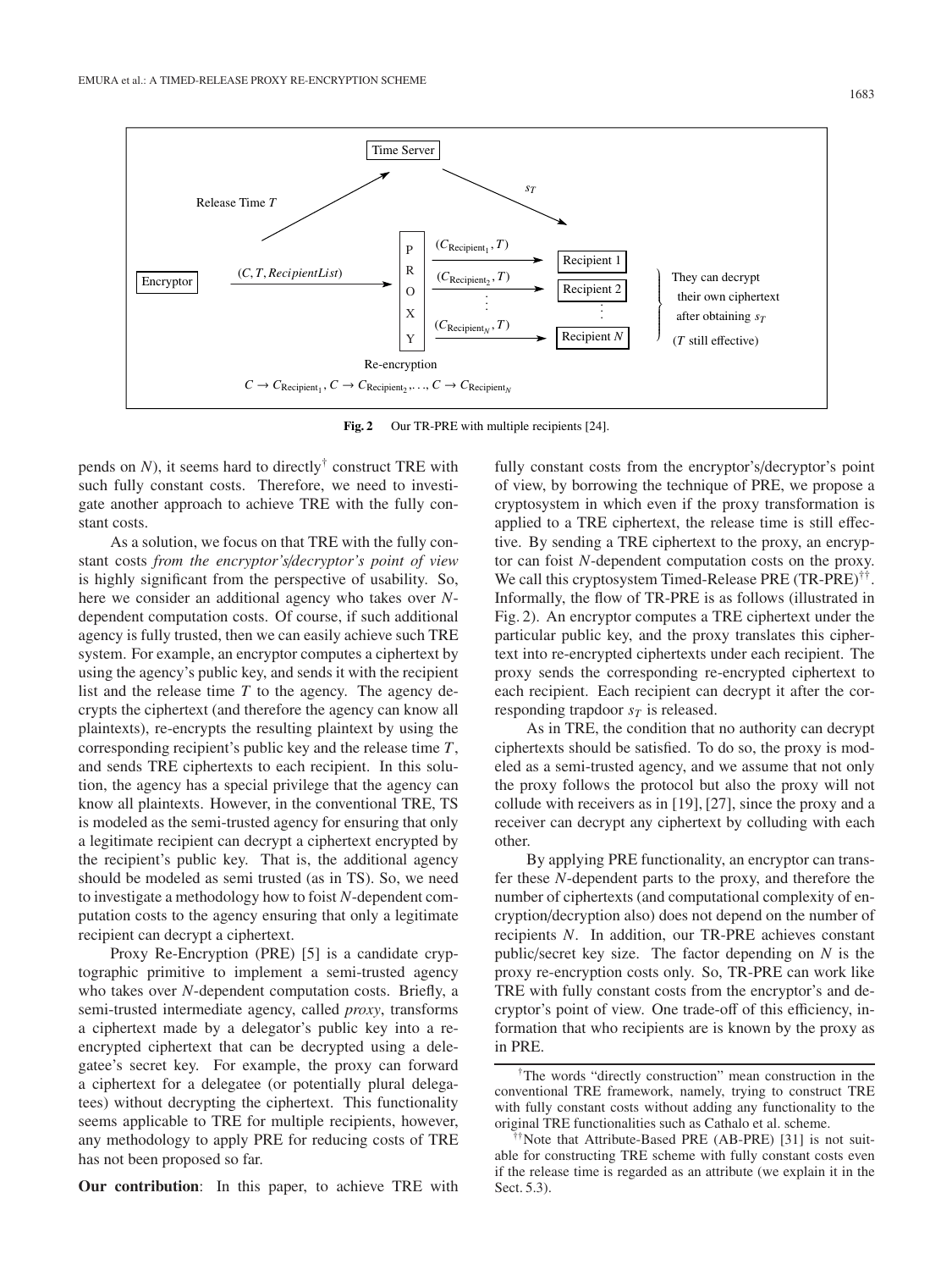**Organization**: The paper is organized as follows: Security definitions of TR-PRE are presented in Sect. 3. Our scheme is described in Sect. 4. The security analyses are presented in Sect. 5. Efficiency comparisons and applications of TR-PRE are presented in Sect. 6.

## **2. Preliminaries**

In this section, we give the definitions of bilinear groups and complexity assumptions which are applied in our TR-PRE

construction. In the following descriptions,  $x \stackrel{\$}{\leftarrow} S$  means that *x* is chosen uniformly from a set *S* .  $y \leftarrow A(x)$  means that y is an output of an algorithm *<sup>A</sup>* under an input *<sup>x</sup>*.

## 2.1 Bilinear Groups and Complexity Assumptions

**Definition 1.** (**Bilinear Groups**) *Bilinear groups and a bilinear map are defined as follows:*

- *1.* G *and* G*<sup>T</sup> are cyclic groups of prime order p.*
- *2.* g *is a generator of* <sup>G</sup>*.*
- *3. e is an e*ffi*ciently computable bilinear map e* : G×G → G*<sup>T</sup> with the following properties.*
	- *Bilinearity: for all*  $u, u', v, v' \in \mathbb{G}$ *,*  $e(uu', v) = e(u, v)e(u', v)$  *and*  $e(u, uv') = e(u, v)e(u', v')$  $e(u, v)e(u', v)$  and  $e(u, vv') = e(u, v)e(u, v').$ <br>Non-degeneracy:  $e(a, a) + 1$  s (1s is
	- *Non-degeneracy:*  $e(g, g) \neq 1_{\mathbb{G}_T}$  ( $1_{\mathbb{G}_T}$  *is the*  $\mathbb{G}_T$  *unit*) *unit*)*.*

**Definition 2** (3**-**QDBDH assumption [32])**.** *The 3-Quotient Decision Bilinear Di*ffi*e-Hellman (3-QDBDH) problem is a problem in which, for input of a tuple*  $(g, g^a, g^{a^2}, g^{a^3}, g^b, Z) \in$  $\mathbb{G}^5 \times \mathbb{G}_T$ , to decide whether  $Z = e(g, g)^{b/a}$  or not. We say *that the 3-QDBDH assumption holds in* G *if the advantage*  $Adv_{Q,\mathcal{A}}^{3\text{-}\mathcal{Q}DBDH}(1^k) := |\Pr[\mathcal{A}(g, g^a, g^{a^2}, g^{a^3}, g^b, e(g, g)^{b/a}) = 0] \Pr[\mathcal{A}(g, g^a, g^{a^2}, g^{a^3}, g^b, e(g, g)^z) = 0]$ , where  $e(g, g)^z \in \mathbb{G}_T \setminus \{e(g, g)^b\}$  is negligible for any probabilistic polynomial- ${e(g, g)^{b/a}}$ , is negligible for any probabilistic polynomial-<br>time (PPT) algorithm  $\mathcal{A}$ *time (PPT) algorithm* A*.*

The hardness of the 3-QDBDH problem was discussed in [32], where the 3-QDBDH problem is not easier than the *q*-Decisional Bilinear Diffie-Hellman Inversion (*q*-DBDHI) problem [7]. The difficulty of the *q*-DBDHI problem in generic groups was shown in [23], and this result implies the difficulty of the 3-QDBDH problem in generic groups. As in [32], we use the modified version of the 3-QDBDH (modified 3-QDBDH) problem, where for input of a tuple  $(g, g^{1/a}, g^a, g^a, g^b, Z) \in \mathbb{G}^5 \times \mathbb{G}_T$ , to decide whether  $Z = e(g, g)^{b/a^2}$  or not. This modified 3-ODBDH problem  $Z = e(g, g)^{b/a^2}$  or not. This modified 3-QDBDH problem<br>is equivalent to the 3-ODBDH problem (See [32] I emma is equivalent to the 3-QDBDH problem (See [32] Lemma 1).

**Definition 3** (Truncated decisional q**-**ABDHE assumption [26])**.** *The truncated decisional q-Augmented Bilinear Di*ffi*e-Hellman (q-ABDHE) problem is a problem in which, for input of a tuple*  $(g', g'^{(a^{q+2})}, g, g^{\alpha}, g^{\alpha^2}, \ldots, g^{\alpha^q})$ <br>  $Z \subseteq \mathbb{C}^{q+3} \times \mathbb{C}^{\infty}$  to decide whether  $Z = e(g, g')^{q^{q+1}}$  $Z$ )  $\in$   $\mathbb{G}^{q+3} \times \mathbb{G}_T$ , to decide whether  $Z = e(g, g')^{q^{q+1}}$  or<br>not We say that the truncated decisional a-ARDHE as*not. We say that the truncated decisional q-ABDHE assumption holds in*  $\mathbb{G}$  *if the advantage*  $Adv_{\mathbb{G},\mathcal{A}}^{q\text{-}ABDHE}(1^k) :=$ 

 $\Pr[\mathcal{A}(g', g'^{(a^{q+2})}, g, g^{\alpha}, g^{\alpha^2}, \dots, g^{\alpha^q}, e(g, g')^{a^{q+1}}) = 0] -$ <br> $\Pr[\mathcal{A}(g', g'^{(a^{q+2})}, g, g^{\alpha}, g^{\alpha^2}, \dots, g^{\alpha^q}, e(g, g')^{\zeta})] = 0$  $Pr[\mathcal{A}(g', g'^{(a^{q+2})}, g, g^{\alpha}, g^{\alpha^2}, \ldots, g^{\alpha^q}, e(g, g')^z] = 0]$ , where<br> $e(a, g')^z \in \mathbb{G}_x \setminus \{e(g, g')^{\alpha^{q+1}}\}$  is negligible for any PPT algo $e(g, g')^z \in \mathbb{G}_T \setminus \{e(g, g')^{a^{q+1}}\},$  *is negligible for any PPT algo-*<br>*rithm*  $\mathcal{A}$ *rithm* A*.*

## 2.2 Strongly Existential Unforgeable One-Time Signatures

We apply the Libert-Vergnaud PRE [32], which needs the CHK transformation [11] to satisfy CCA security by strongly existential unforgeable (sUF) one-time signatures (e.g., [3]). So, here we introduce sUF one-time signature as follows. An sUF one-time signature consists of three algorithms, Sig.KeyGen, Sign and Verify. Sig.KeyGen is a probabilistic algorithm which outputs a signing/verification key pair  $(K_s, K_v)$ . Sign is a probabilistic algorithm which outputs a signature  $\sigma$  from  $K_s$ , and a message  $M \in \mathcal{M}_{S_i}$ where  $M_{Siq}$  is the message space of a signature scheme. Verify is a deterministic algorithm which outputs a bit from  $\sigma$ ,  $K_v$  and *M*. "Verify outputs 1" indicates that  $\sigma$  is a valid signature of *M*, and 0, otherwise. The security experiment of sUF one-time signature under an adaptive Chosen Message Attack (one-time sUF-CMA) is defined as follows:

**Definition 4** (one-time sUF-CMA)**.** *We say that a signature scheme is one-time sUF-CMA secure if the advantage Ad*v*one-time sUF-CMA* <sup>A</sup> (1*k*) *is negligible for any polynomial-time adversary* A *in the following experiment.*

$$
Adv_{\mathcal{A}}^{one-time \, sUF-CMA}(1^k) =
$$
\n
$$
Pr\left[(K_s, K_v) \leftarrow Sig.KeyGen(1^k);
$$
\n
$$
(M, State) \leftarrow \mathcal{A}(K_v); \sigma \leftarrow Sign(K_s, M);
$$
\n
$$
(M^*, \sigma^*) \leftarrow \mathcal{A}(K_v, \sigma, State);
$$
\n
$$
(M^*, \sigma^*) \neq (M, \sigma); Verify(K_v, \sigma^*, M^*) = 1\right]
$$

#### **3. Definitions of TR-PRE**

#### 3.1 Functions of (Single-Hop) TR-PRE

First, we introduce encryption levels (refer to [1]) for single-hop PRE as follows: A ciphertext computed by the Encrypt2 algorithm is called the "second-level" ciphertext, which can be re-encrypted using an appropriate reencryption key. A ciphertext computed by the Re-Encrypt algorithm or the Encrypt1 algorithm is called the "firstlevel" ciphertext, which cannot be re-encrypted for any user. A ciphertext is identified whether it is the first one or not, since the form of the first and second ciphertext is different in our TR-PRE (and the Libert-Vergnaud PRE also). A TR-PRE scheme  $\Pi$  consists of eight algorithms (Setup, KeyGen, Encrypt1, Encrypt2, TS-Release, RK-Gen, Re-Encrypt, Decrypt):

## **Definition 5.** *TR-PRE*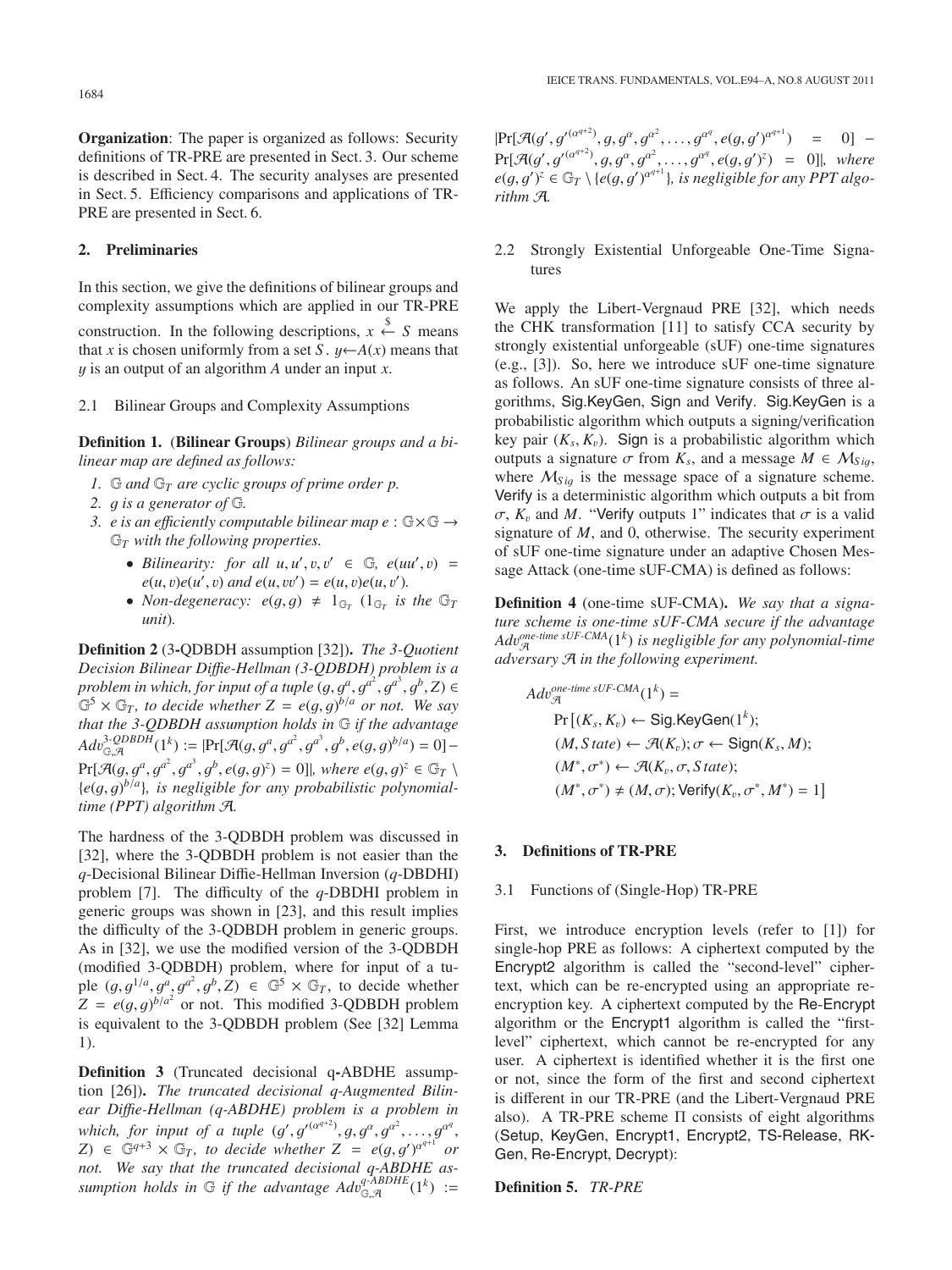- Setup(1*k*) *: This algorithm takes as input the security parameter k, and returns the master public parameters params, the TS's public key TS pub, and the TS's secret key tspriv. We assume that params includes TS pub.*
- KeyGen(*params*) *: This algorithm takes as input params, and returns a public*/*secret key pair* (*upk*, *usk*)*.*
- TS-Release(*params*, *ts*priv, *<sup>T</sup>*) *: This algorithm takes as input params, ts<sub>priv</sub>, and a release time T, and returns a trapdoor s<sub>T</sub>*.
- Encrypt1(*params*, *upk*, *<sup>M</sup>*, *<sup>T</sup>*) *: This algorithm takes as input params, a user's public key upk, a plaintext M, and T, and returns a first-level ciphertext C which cannot be transformed.*
- Encrypt2(*params*, *upk*, *<sup>M</sup>*, *<sup>T</sup>*) *: This algorithm takes as input params, a user's public key upk, a plaintext M, and T, and returns a second-level ciphertext C which can be transformed into the first-level ciphertext using an appropriate re-encryption key.*
- RKGen(*params*, *uski*, *upkj*) *: This algorithm takes as input params, a user*  $U_i$ *'s secret key usk<sub>i</sub>, and a user*  $U_i$ *'s public key upk<sub>i</sub>, and returns a re-encryption key*  $R_{ij}$ *.*
- Re**-**Encrypt(*params*, *Ri j*, *upki*,*C*) *: This algorithm takes as* input params,  $R_{ij}$ , and upk<sub>i</sub>, and a second-level cipher*text C encrypted by upki, and returns the first-level reencrypted ciphertext C which can be decrypted by uskj.*
- Decrypt( $params, usk, s<sub>T</sub>, C, T$ ) *: This algorithm takes as input params, usk, s<sub>T</sub> and C, and returns M or*  $\perp$ *.*

#### 3.2 A Typical Usage of TR-PRE

Here, we describe a typical usage of TR-PRE.

- **Setup Phase**: We assume that each user executes the KeyGen algorithm, and obtains its own key pair. Let (*upk*, *usk*) be the key pair of the encryptor of the following explanation, and *RecipientList* be the set of recipient. The encryptor computes re-encryption keys *Rj* <sup>←</sup> RKGen(*params*, *usk*, *upkj*) for all *Uj* <sup>∈</sup> *RecipientList*. This procedure can be done before the actual encryption procedure. In addition, once a reencryption key is stored in the proxy, this key can be continually used after that. Therefore, we assume that the computation of re-encryption keys has already been done before the actual encryption.
- **Encryption Phase**: An encryptor computes a TRE ciphertext *by using its own public key upk*, and sends (*C*, *<sup>T</sup>*) with (recipient list) to the proxy. The proxy re-encrypts  $(C, T)$  by using its re-encryption key, and sends the reencryption result to the corresponding recipient.

Of course, we can assume that an encryptor computes a TRE ciphertext by using a recipient (say *Ui*) public key. In this case, however, we need to assume that reencryption keys from the  $U_i$  to  $U_j \in RecipientList$  has already been preserved in the proxy. Since the encryptor decides *RecipientList*, our scenario (the encryptor uses its own public key) is reasonable in practice.

3.3 Security Requirements

First, we define the correctness of TR-PRE as follows. Correctness guarantees that the honestly computed ciphertext and the honestly re-encrypted ciphertext can be correctly decrypted by using the appropriate secret key and the appropriate trapdoor.

**Definition 6** (Correctness). *For all* (*params*,  $ts_{priv}$ ) ← Setup( $1^k$ )*,* (*upk<sub>i</sub>, usk<sub>i</sub></sub>), (<i>upk<sub>i</sub>, usk<sub>i</sub>*) ← KeyGen(*params*)*,*  $T$ *, M, and*  $s_T \leftarrow \text{TS-Release}(params, ts_{priv}, T)$ *,* 

 $M = \text{Decrypt}(params, usk_i, s_T,$ 

 $\mathsf{Energy2}(params, upk_i, M, T), T\Big)$ ,

 $M =$ Decrypt $(params, usk_i, s_T,$ 

Encrypt1( $params, upk_i, M, T$ ),  $T$ ), and

 $M = \text{Decrypt}(params, usk_j, s_T,$ 

Re*-*Encrypt *params*, RKGen(*params*, *uski*, *upkj*),

 $upk_i$ , Encrypt2(*params*,  $upk_i$ , *M*, *T*)), *T* 

#### *hold.*

Next, we define the chosen-ciphertext security requirements of TR-PRE. These are naturally defined from the security definitions of the Cathalo et al. TRE [13] and the Libert-Vergnaud PRE [32].

First, we define *replayable chosen-ciphertext* (IND-RCCA) security. IND-RCCA security guarantees that even if the appropriate trapdoor is given, non-legitimate users (who do not have an appropriate secret key) cannot decrypt a ciphertext. This suggests  $\mathcal{A}$  is an "honest but curious" TS. We give two IND-RCCA security notions at second-level ciphertext and first-level ciphertext, respectively. In the following experiments, for the challenge public/secret key, ciphertext, and plaintext, these are superscripted by ∗. For honest parties, keys are subscripted by *h* or *h* . For corrupted parties, keys are subscripted by *c* or *c* .

First, we define IND-RCCA security at second-level ciphertext. As in [32], a PPT adversary  $\mathcal{A}$  is given all reencryption keys, except from the target user to a corrupted user. As in [12], [32], we assume a static corruption model, which does not capture a scenario in which an adversary generates public/secret keys for all parties.

**Oracles:** A can access the re-encryption oracle  $O_{RF-FNC}$ and the decryption oracle  $O_{DEC}$  which are defined as follows. For an input  $(\mu p k_i, \mu p k_j, C)$ ,  $O_{RE-ENC}$  returns  $\perp$  if the one of following holds:  $(1)$  *C* is the first-level ciphertext, or (2)  $upk_i$  is a corrupted user and  $(upk_i, C)$  =  $(upk^*, C^*)$ , or (3) *C* is not properly computed by using  $upk_i$ , or (4) either  $upk_i$  or  $upk_j$  were not generated the KeyGen algorithm executed by the challenger. Otherwise,  $O_{RE-ENC}$  returns a re-encrypted ciphertext  $C'$  =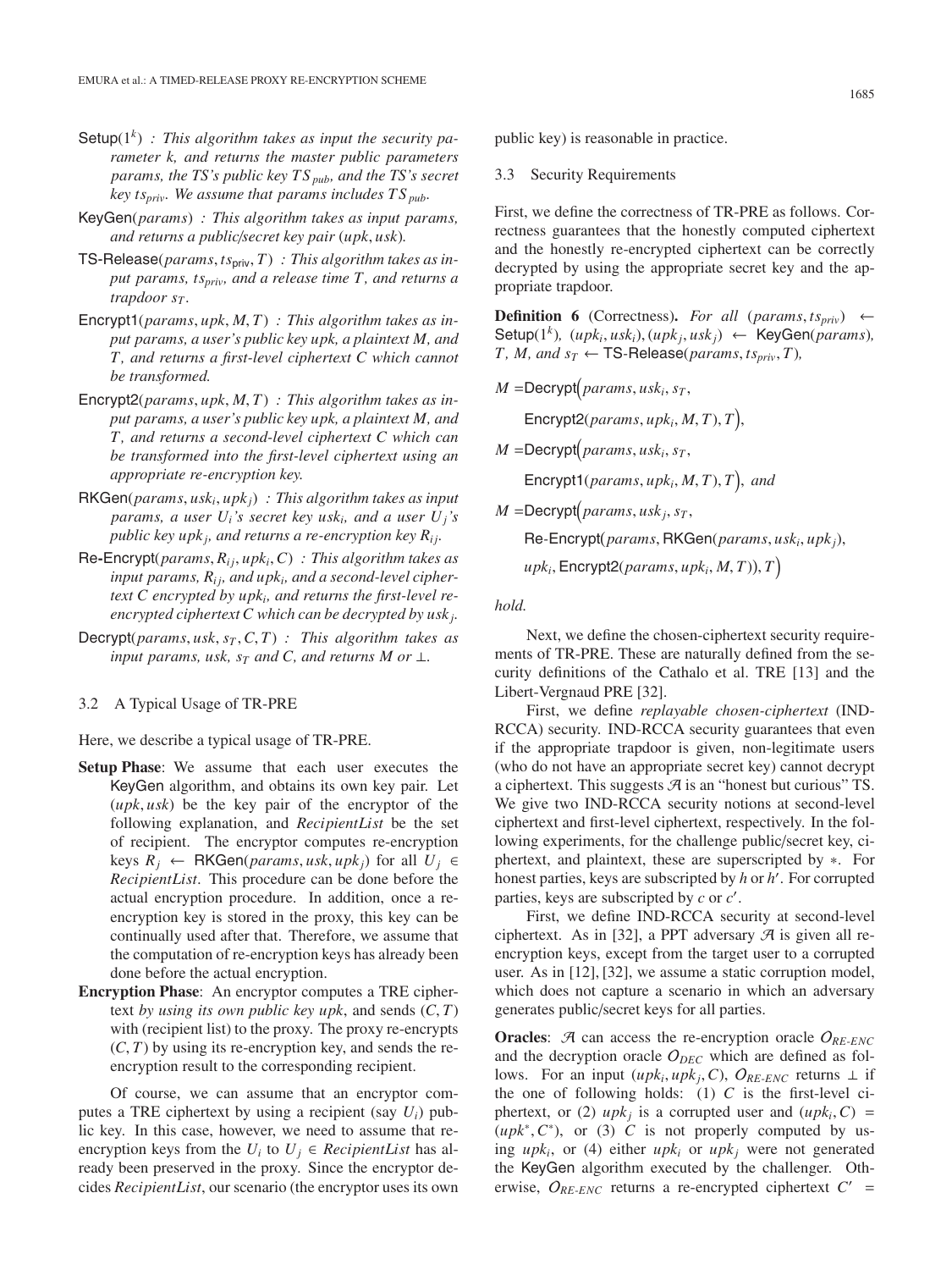Re-Encrypt(*params*, RKGen(*params*, *uski*, *upkj*), *upki*, *<sup>C</sup>*). For an input (*upk*, *C*, *T*),  $O_{DEC}$  returns  $\perp$  if the one of following holds: (1) *upk* was not produced by the KeyGen algorithm executed by the challenger, or (2)  $(\mu pk, C, T)$  =  $(\mu p k^*, C^*, T^*)$ , or (3)  $(\mu p k, C)$  is a derivative of  $(\mu p k^*, C^*)$ , where we say that  $(upk, C)$  is a *derivative* of  $(upk^*, C^*)$ if Decrypt(*params*, *usk*, *s*<sub>*T*</sub>, *C*, *T*) ∈ { $M_0^*$ ,  $M_1^*$ } for any (queried) *T* whatever *T* + *T*<sup>∗</sup> *C* is a first level cinhertext (queried) *T* whatever  $T \neq T^*$ , *C* is a first level ciphertext and either  $upk = upk^*$  or  $upk \in \{upk_h\}$ . Otherwise,  $O_{DEC}$ returns a decryption result *M*.

**Definition 7** (IND-RCCA Security at Second-level Ciphertext)**.** *We say that a (single-hop) TR-PRE scheme is IND-RCCA secure at second-level ciphertext if the advantage Ad*v*IND-RCCA-2nd* <sup>Π</sup>,<sup>A</sup> (1*k*) *is negligible for any PPT adversary* <sup>A</sup> *in the following experiment.*

 $Adv_{\Pi,\mathcal{A}}^{IND-RCCA-2nd}(1^k) =$  $\Pr[(params, ts_{priv}) \leftarrow \textsf{Setup}(1^k);$ (*upk*<sup>∗</sup> , *usk*<sup>∗</sup> ) ← KeyGen(*params*);  $\{(upk_h, usk_h) \leftarrow \text{KeyGen}(params)\};$  $\{(upk<sub>c</sub>, usk<sub>c</sub>) \leftarrow \textsf{KeyGen}(params)\};$ *Set Keys* :=  $\{upk^*, \{upk_h\}, \{(upk_c, usk_c)\}\};$  ${R<sub>c*</sub> ← RKGen(*params*, usk<sub>c</sub>, upk<sup>*</sup>)};$ {*Rh*<sup>∗</sup> <sup>←</sup> RKGen(*params*, *uskh*, *upk*<sup>∗</sup> )};  ${R}_{\ast h}$  ← RKGen(*params*, *usk*<sup>\*</sup>, *upk<sub>h</sub>*)};  ${R_{hc} \leftarrow \text{RKGen}(params, usk_h, upk_c)};$  ${R_{ch} \leftarrow \text{RKGen}(params, usk_c, upk_h)};$  ${R_{cc'} \leftarrow \mathsf{RKGen}(params, usk_c, upk_{c'})};$  ${R_{hh'} \leftarrow \text{RKGen}(params, usk_h, upk_{h'})};$ *Set ReKeys* := { ${R_{c*}}$ },  ${R_{h*}}$ },  ${R_{\ast h}}$ },  ${R_{hc}}$ },  ${R_{ch}}, {R_{cc'}}, {R_{hh'}}};$ (*M*<sup>∗</sup> <sup>0</sup>, *<sup>M</sup>*<sup>∗</sup> 1, *T*∗ , *S tate*)  $\leftarrow \mathcal{A}^{O_{RE-ENC}, O_{DEC}}(params, Keys, ReKeys, ts_{priv});$  $\mu' \leftarrow \mathcal{A}^{O_{RE-ENC}, O_{DEC}}(C^*, State); \mu = \mu'] - 1/2$  $\xi$  {0, 1}; *C*<sup>∗</sup> ← Encrypt2(*params*, *upk<sup>\*</sup>*,  $M^*_{\mu}$ ,  $T^*$ );

A ciphertext encrypted under upk from {*upkh*} can be reencrypted for corrupt users by {*Rhc*}. In addition, secondlevel ciphertexts under *upk*<sup>∗</sup> can be translated for honest users by {*R*∗*h*}. Since the resulting ciphertexts can be queried for  $O_{DEC}$ , a second-level decryption oracle is useless.

Next, we define the IND-RCCA security at first-level ciphertext as follows. Since first-level ciphertexts cannot be re-encrypted, all re-encryption keys are given to  $\mathcal{A}$ . So,  $O_{RE-ENC}$  is useless and is deleted. For the same reason, a second-level decryption oracle is also useless. The definition of  $O_{DEC}$  is the same as that of the second level one, except we say that  $(\mu p k, C)$  is a *derivative* of  $(\mu p k^*, C^*)$  if Decrypt(*params*, *usk*, *s<sub>T</sub>*, *C*, *T*)  $\in \{M_0^*, M_1^*\}$  for any *T* and *C* is a first level cinherent and *unk*  $-$  *unk*<sup>\*</sup> is a first level ciphertext and  $upk = upk^*$ .

**Definition 8** (IND-RCCA Security at First-level Ciphertext)**.** *We say that a (single-hop) TR-PRE scheme is IND-RCCA secure at first-level ciphertext if the advantage Ad*v*IND-RCCA-1st* <sup>Π</sup>,<sup>A</sup> (1*k*) *is negligible for any PPT adversary* <sup>A</sup> *in the following experiment.*

*Ad*v *IND-RCCA-1st* <sup>Π</sup>,<sup>A</sup> (1*<sup>k</sup>* ) =  Pr (*params*, *tspriv*) <sup>←</sup> Setup(1*<sup>k</sup>* ); (*upk*<sup>∗</sup> , *usk*<sup>∗</sup> ) ← KeyGen(*params*); {(*upkh*, *uskh*) <sup>←</sup> KeyGen(*params*)}; {(*upkc*, *uskc*) <sup>←</sup> KeyGen(*params*)}; *Set Ke*y*<sup>s</sup>* :<sup>=</sup> {*upk*<sup>∗</sup> , {*upkh*}, {(*upkc*, *uskc*)}}; {*Rc*<sup>∗</sup> <sup>←</sup> RKGen(*params*, *uskc*, *upk*<sup>∗</sup> )}; {*Rh*<sup>∗</sup> <sup>←</sup> RKGen(*params*, *uskh*, *upk*<sup>∗</sup> )}; {*R*∗*<sup>h</sup>* <sup>←</sup> RKGen(*params*, *usk*<sup>∗</sup> , *upkh*)}; {*R*∗*<sup>c</sup>* <sup>←</sup> RKGen(*params*, *usk*<sup>∗</sup> , *upkc*)}; {*Rhc* <sup>←</sup> RKGen(*params*, *uskh*, *upkc*)}; {*Rch* <sup>←</sup> RKGen(*params*, *uskc*, *upkh*)}; {*Rcc* <sup>←</sup> RKGen(*params*, *uskc*, *upkc* )}; {*Rhh* <sup>←</sup> RKGen(*params*, *uskh*, *upkh* )}; *Set ReKe*y*<sup>s</sup>* :<sup>=</sup> {{*Rc*∗}, {*Rh*∗}, {*R*∗*h*}, {*R*∗*c*}, {*Rhc*}, {*Rch*}, {*Rcc* }, {*Rhh* }}; (*M*<sup>∗</sup> <sup>0</sup>, *<sup>M</sup>*<sup>∗</sup> 1, *T*∗ , *S tate*) ← AO*DEC* (*params*, *Ke*y*s*, *ReKe*y*s*, *tspriv*); μ \$ ← {0, <sup>1</sup>};*C*<sup>∗</sup> <sup>←</sup> Encrypt1(*params*, *upk*<sup>∗</sup> , *M*∗ μ, *T*∗ ); μ ← AO*RE-ENC*,O*DEC* (*C*<sup>∗</sup> , *S tate*); μ <sup>=</sup> μ <sup>−</sup> <sup>1</sup>/<sup>2</sup> 

Next, we define *weak chosen-time period chosenciphertext* (IND-wCTCA) security†. IND-wCTCA security guarantees that even if  $A$  has the appropriate secret key,  $A$ cannot decrypt a ciphertext before the appropriate trapdoor is released. This suggests  $\mathcal{A}$  is a malicious user in this experiment. As in the IND-RCCA security definitions, we give two IND-wCTCA security notions at second-level ciphertext and first-level ciphertext, respectively.

**Oracles:**  $\mathcal{A}$  can access the key generation oracle  $O_{KeyGen}$ , the re-encryption oracle  $O_{RE-ENC}$ , the re-encryption key generation oracle  $O_{RKGen}$ , the timed-release trapdoor extraction oracle  $O_{TS\text{-}Release}$ , and the decryption oracle  $O_{DEC}$ which are defined as follows.  $O_{KeyGen}$  returns  $(\mu pk, \mu sk) \leftarrow$ KeyGen(*params*). For an input ( $upk_i, upk_j, C$ ),  $O_{RE-ENC}$  returns  $\perp$  if the one of following holds: (1) *C* is the firstlevel ciphertext, (2) *C* is not properly computed by using  $upk_i$ , or (3) either  $upk_i$  or  $upk_j$  were not generated

<sup>†</sup>The notion "weak" means that our definition is weaker than the IND-CTCA security (which is defined in the TRE context) given by Cathalo et al. [13]. That is, when A generates *upk* and inputs  $(\mu p k, C, T)$  to  $O_{DEC}$ ,  $O_{DEC}$  has to answer without knowing the corresponding decryption key in the IND-CTCA sense, whereas  $O_{DEC}$  returns  $\perp$  in the IND-wCTCA sense, since we assume a static corruption model.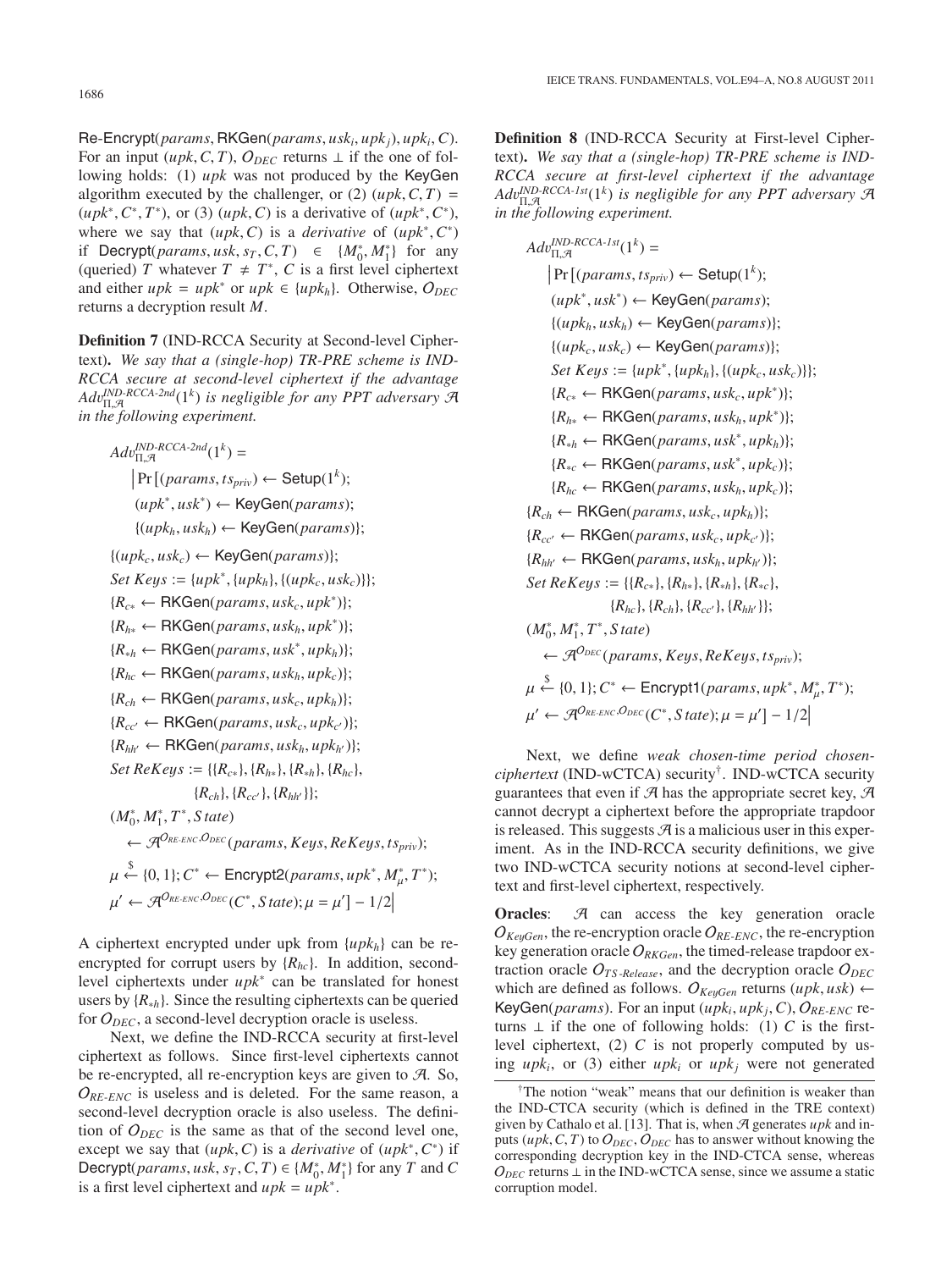the KeyGen algorithm executed by the challenger. Otherwise,  $O_{RE-ENC}$  returns a re-encrypted ciphertext  $C'$  = Re-Encrypt(*params*, RKGen(*params*, *uski*, *upkj*), *upki*, *<sup>C</sup>*). For an input ( $usk_i, upk_j$ ),  $O_{RKGen}$  returns  $\perp$  if either  $usk_i$  or  $upk<sub>i</sub>$  were not generated the KeyGen algorithm executed by the challenger. Otherwise,  $O_{RKGen}$  returns  $R_{ij}$ . For an input *T*, if  $T = T^*$ , where  $T^*$  is the challenge time, then  $O_{TS\text{-}Release}$ returns ⊥. Otherwise, O*TS* -*Release* returns a trapdoor *sT* . For an input ( $upk$ , *C*, *T*),  $O_{DEC}$  returns  $\perp$  if either (1)  $upk$  was not produced by the KeyGen algorithm executed by the challenger, or (2)  $(\mu pk, C, T) = (\mu pk^*, C^*, T^*)$ . Otherwise,  $O_{DEC}$ returns a decryption result *M*.

**Definition 9** (IND-wCTCA Security at Second-level Ciphertext)**.** *We say that a (single-hop) TR-PRE scheme is IND-wCTCA-secure at second-level ciphertext if the advantage Adv<sup>IND-wCTCA-2nd*(1*k*) *is negligible for any PPT adver-*<br>sary *A* in the following experiment</sup> *sary* A *in the following experiment.*

$$
Adv_{\Pi,\mathcal{A}}^{IND\text{-}wCTCA-2nd}(1^k) =
$$
\n
$$
|Pr[(params, ts_{priv}) \leftarrow Setup(1^k);
$$
\n
$$
Set O := \{O_{KeyGen}, O_{RE-ENC}, O_{RKGen}, O_{DEC},
$$
\n
$$
O_{TS\text{-}Release}\};
$$
\n
$$
(M_0^*, M_1^*, T^*, upk^*, State) \leftarrow \mathcal{A}^O(params);
$$
\n
$$
\mu \stackrel{\$}{\leftarrow} \{0, 1\}; C^* \leftarrow \text{Encrypt2}(params, upk^*, M_\mu^*, T^*);
$$
\n
$$
\mu' \leftarrow \mathcal{A}^O(C^*, State); \mu = \mu' \} - 1/2
$$

Next, we define the IND-wCTCA security at first-level ciphertext. Oracles used in the following experiment are the same as that of the second-level one.

**Definition 10** (IND-wCTCA Security at First-level Ciphertext)**.** *We say that a (single-hop) TR-PRE scheme is INDwCTCA-secure at first-level ciphertext if the advantage Adv<sup>IND-wCTCA-1st*(1<sup>k</sup>) is negligible for any PPT adversary A<br>in the following experiment</sup> *in the following experiment.*

$$
Adv_{\Pi,\mathcal{A}}^{IND\text{-}wCTCA\text{-}1st}(1^k) =
$$
\n
$$
|Pr[(params, ts_{priv}) \leftarrow Setup(1^k);
$$
\n
$$
Set O := \{O_{KeyGen}, O_{RE-ENC}, O_{RKGen}, O_{DEC},
$$
\n
$$
O_{TS\text{-}Release}|;
$$
\n
$$
(M_0^*, M_1^*, T^*, upk^*, State) \leftarrow \mathcal{A}^O(params);
$$
\n
$$
\mu \leftarrow \{0, 1\}; C^* \leftarrow \text{Encrypt1}(params, upk^*, M_{\mu}^*, T^*);
$$
\n
$$
\mu' \leftarrow \mathcal{A}^O(C^*, State); \mu = \mu' - 1/2
$$

#### **4. Proposed Scheme**

In this section, we propose our TR-PRE scheme†. Our TR-PRE is based on the Libert-Vergnaud PRE [32], and the  $(IND-ID-CCA\text{-}secure \text{ }^{\dagger\dagger})$  Gentry IBE [26].

First, we explain how difficult is to construct TR-PRE (without random oracles) even if generic constructions of TRE [15]–[17], [34] are given. In Nakai et al.'s construction [34]††† (based on IBE, Public Key Encryption (PKE), and sUF one-time signature), a ciphertext is represented as  $(K_v, T, c_1, c_2, \sigma)$ , where  $K_v$  is a signature verification key (paired with a signing key  $K_s$ ),  $T$  is a release time,  $c_1$  = PKE.Enc(*upk*, ( $K_v$ ||*r*)), *r* is a random number chosen from the message space,  $upk$  is a user's public key,  $c_2$  = IBE.Enc(*T*,  $(K_v||(M \oplus r))$ ), and  $\sigma = \text{Sign}(K_s, (T||c_1||c_2))$ . In this construction, *T* is regarded as the "identity" of the IBE scheme. Therefore, someone may think that it is not hard to construct TR-PRE by applying such generic constrictions of TRE, e.g., by replacing the PKE part into PRE and so on. However, when simply exchanging the underlying PKE scheme for a PRE scheme,  $\sigma$  cannot work after the proxy translates  $c_1$  into  $c'_1$  (which can be decrypted by another user), since a "signed-message" *c*<sup>1</sup> has already been changed. Other generic constructions [15], [16] require random oracles, since these constructions apply the Fujisaki-Okamoto transformation [25]. In [17], a generic construction of TRE based on Security-Mediated Certificateless Encryption (SMCLE) was proposed. However, SMCLE is not a primitive tool (such as PKE, IBE, digital signatures, hash functions, and so on), and therefore "TRE combines PRE" is similar to "SMCLE combines PRE". From the above considerations, we need another structure to combine TRE and PRE schemes without random oracles.

The overview of our construction is as follows: As in the Nakai et al. construction, a release-time *T* is regarded as an identity of the underlying IBE scheme, and thus  $s_T$  is the private key of the Gently IBE. In addition, the part of ciphertexts of IBE and PRE containing a plaintext *M* are connected. More precisely, in the following construction,  $(C_3, C_5, C_6, C_7)$  is a ciphertext for a message *M'* of the Gentry IBE scheme, where  $M' := M \cdot e(g, g)^{r_1}$ , and  $(C_1, C_2, C_3)$  is a (part of) cinhertext for a message and  $(C_1, C_2, C_3, C_4)$  is a (part of) ciphertext for a message  $M''$  of the Libert-Vergnaud PRE scheme, where  $M'' :=$  $M \cdot e(g, h_1)^{r_2}$  (i.e.,  $C_3$  is commonly used from both IBE and<br>**PRE** section  $e(g, g)^{r_1}$  is computed from a PRE section, and PRE section).  $e(g, g)^{r_1}$  is computed from a PRE section, and  $e(g, h, Y_1^2)$  is computed from an IRE section. Together with  $e(g, h_1)^{r_2}$  is computed from an IBE section. Together with these elements the cancel element  $e(g, a)^{r_1} \cdot e(g, h_1)^{r_2}$  can be these elements, the cancel element  $e(g, g)^{r_1} \cdot e(g, h_1)^{r_2}$  can be computed. In addition, a signature part of our construction computed. In addition, a signature part of our construction is different from that of the Libert-Vergnaud PRE scheme. In the Libert-Vergnaud PRE scheme, a (one-time) signature is computed as  $\sigma \leftarrow$  Sign( $K_s$ , ( $C_3$ ,  $C_4$ )). On the other hand, we include IBE ciphertexts  $(C_3, C_5, C_6, C_7)$  (and *T* also) in the signed message to bind all ciphertexts. This signed message does not change through the re-encryption procedure.

<sup>†</sup>Note that, we do not consider encrypting with distinct release times as in Cathalo et al. [13], since colluding receivers could decrypt the message without having the appropriate trapdoor.

<sup>††</sup>The CCA-secure Gentry IBE scheme also provides recipient anonymity. In the TR-PRE context, recipient anonymity property is not required. For the sake of clarity, we introduce the definition of IND-ID-CCA game and the Gentry IBE scheme in the Appendix.

<sup>†††</sup>Although this construction also handles pre-open capability, we omit the explanation of this property, since pre-open capability property is out-of-scope in our context.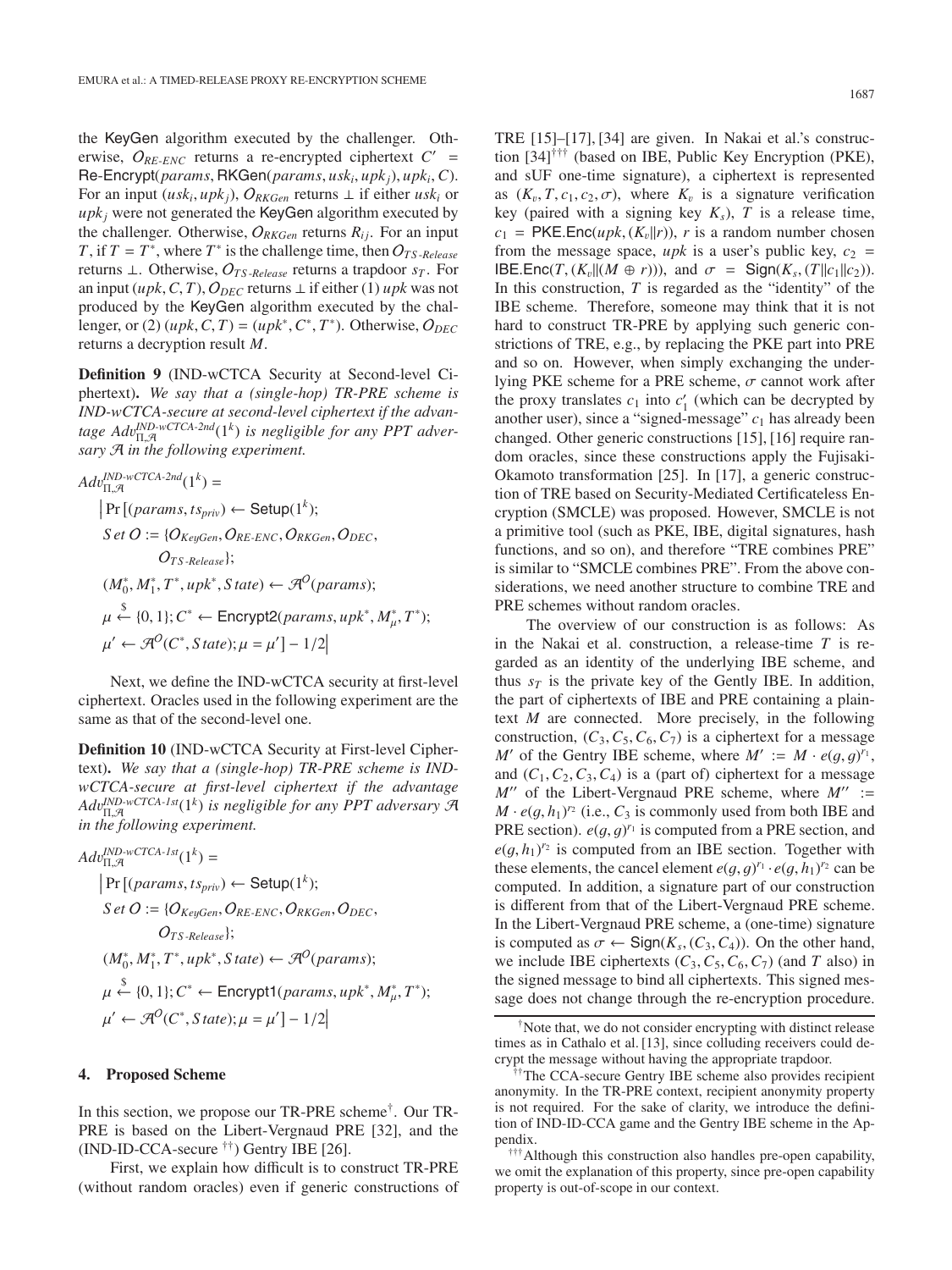So, by modifying the signed message above,  $\sigma$  works even after the proxy translates the second-level ciphertext.

## **Protocol 1.** *The proposed TR-PRE scheme*

- Setup( $1^k$ ) *: Let* ( $\mathbb{G}, \mathbb{G}_T$ ) *be a bilinear group with prime order p, e* :  $G \times G \rightarrow G_T$  *be a bilinear map, and*  $g, u, v, h_1, h_2, h_3 \in \mathbb{G}$  *be generators.* Set the *message space as* G*<sup>T</sup> and the release time space as*  $\mathbb{Z}_p$ . Select *s* ←  $\mathbb{Z}_p^*$ , compute  $TS_{pub} = g^s$ , and<br>output *ts*  $\cdot$  = *s* and params = (a u u b, b, b, *output ts<sub>priv</sub>* = *s* and params =  $(g, u, v, h_1, h_2, h_3,$  $TS_{pub}, e(g, g), e(g, h_1), e(g, h_2), e(g, h_3), H)$ *, where H* :  ${0, 1}^* \rightarrow \mathbb{Z}_p$  *is a cryptographic hash function chosen from a family of universal one-way hash functions sen from a family of universal one-way hash functions (UOWHF) [35]*†*.*
- KeyGen(*params*) *: For a user*  $U_i$ , *choose*  $x_i \stackrel{\$}{\leftarrow} \mathbb{Z}_p$ , *compute*  $X_i = g^{x_i}$ *, and output*  $(\mu p k_i, \mu s k_i) = (X_i, x_i)$ .
- TS-Release( $params, ts_{priv}, T$ ) *: For a release time*  $T \in \mathbb{Z}_p$ ,
	- *choose*  $r_{T,1}$ ,  $r_{T,2}$ ,  $r_{T,3} \leftarrow \mathbb{Z}_p^*$ , *compute*  $s_T = ((r_{T,1},$  $(h_1 \cdot g^{-r_{T,1}})_{s=1}^{\frac{1}{s-T}}), (r_{T,2}, (h_2 \cdot g^{-r_{T,2}})_{s=1}^{\frac{1}{s-T}}), (r_{T,3}, (h_3 \cdot g^{-r_{T,3}})_{s=T}^{\frac{1}{s-T}})),$ <br>and then output s<sub>π</sub> *and then output s<sub>T</sub>*.
- Encrypt2(*params*,  $upk_i$ ,  $M$ ,  $T$ ) *: Let upk<sub>i</sub>* =  $X_i$ . For  $M \in$  $\mathbb{G}_T$  and  $T \in \mathbb{Z}_p$ , choose  $r_1, r_2 \stackrel{\$}{\leftarrow} \mathbb{Z}_p$  and a one-time sig-<br>pature key pair  $(K - K) \leftarrow$  Sin KeyGen(1<sup>k</sup>), set  $C_1 \leftarrow$ *nature key pair*  $(K_s, K_v) \leftarrow$  Sig.KeyGen(1<sup>k</sup>)*, set*  $C_1 :=$ *K*<sub>v</sub>, compute  $C_2 = X_i^{r_1}$ ,  $C_3 = M \cdot e(g, g)^{r_1} \cdot e(g, h_1)^{r_2}$ ,  $C_4 = (u^{K_2}, v)^{r_1}$ ,  $C_5 = (g^{-T} \cdot TS, v^{r_2})$ ,  $C_6 = e(g, g)^{r_2}$ , and  $C_4 = (u^{K_2} \cdot v)^{r_1}, C_5 = (g^{-T} \cdot TS_{pub})^{r_2}, C_6 = e(g, g)^{r_2}, and$ <br>  $C_7 = (e(g, h_2) \cdot e(g, h_2)^{\beta})^{r_2}$  for  $B = H(C_2, C_5, C_6)$  Then  $C_7 = (e(g, h_2) \cdot e(g, h_3)^{\beta})^r$ , for  $\beta = H(C_3, C_5, C_6)$ . Then<br>*compute*  $\sigma =$  Sign(*K*) (*C*<sub>2</sub>, *C*<sub>4</sub>, *C*<sub>4</sub>, *C*<sub>4</sub>, *C*<sub>4</sub>, *C*<sub>4</sub>, *C*<sub>4</sub>, *C*<sub>4</sub>, *C*<sub>4</sub> *compute*  $\sigma =$  Sign( $K_s$ , ( $C_3$ ,  $C_4$ ,  $C_5$ ,  $C_6$ ,  $C_7$ , *T*))*. Output a* second-level ciphertext  $C = (C_1, C_2, C_3, C_4, C_5, C_6,$  $C_7, \sigma, T$ *).*
- Encrypt1( $params, upk_i, M, T$ ) *: Let upk<sub>i</sub>* =  $X_i$ . For  $M \in$  $\mathbb{G}_T$  *and*  $T \in \mathbb{Z}_p$ , choose  $r_1, r_2, t \stackrel{\$}{\leftarrow} \mathbb{Z}_p$  *and a one-time*<br>signature key pair  $(K \mid K) \leftarrow$  Sig KeyGen(1<sup>k</sup>) set *signature key pair* (*Ks*, *<sup>K</sup>*v) <sup>←</sup> Sig.KeyGen(1*k*)*, set C*<sub>1</sub> := *K*<sub>v</sub>, and compute C'<sub>2</sub> = *X*<sup>t</sup><sub>i</sub></sub>, *C'<sub>2</sub><sup><i>z*</sup> = *g*<sup>1*t*</sup>, *C'<sub>2</sub><sup><i>z*</sup> = *X*<sub>i</sub><sup>t</sup>, *C*<sub>2</sub>*z* = *C*<sub>*i*</sub>*z*<sup>*T*</sup>, *C*<sub>2</sub>*z* = *C*<sub>*i*</sub>*z*<sup>*T*</sup>, *C*<sub>2</sub>*z* = *C*<sub>*i*</sub>*z*<sup>*T*</sup>, *C*<sub>2</sub>*z* = *C*<sub>*i*</sub>*Z*<sub>*F*</sub>  $C_3 = M \cdot e(g, g)^{r_1} \cdot e(g, h_1)^{r_2}, C_4 = (u^{K_0} \cdot v)^{r_1}, C_5 = (g^{-T} \cdot g)^{r_2}, C_6 = e(g, g)^{r_2}, C_7 = e(g, h_2) \cdot e(g, h_2)^{r_2}$  $TS_{pub}$ )<sup>*r*</sup>2,  $C_6 = e(g, g)^{r_2}$ ,  $C_7 = (e(g, h_2) \cdot e(g, h_3)^{\beta})^{r_2}$ , where  $B - H_2(C_2, C_3)$  and  $\sigma =$  **Sign(K**, (C<sub>2</sub>C<sub>4</sub>) *where*  $β = H_2(C_3, C_5, C_6)$ *, and*  $σ = \text{Sign}(K_s, (C_3, C_4, C_5))$  $C_5$ ,  $C_6$ ,  $C_7$ ,  $T$ )). Output a first-level ciphertext  $C = (C_1, C_2)$  $C_2', C_2'', C_2'', C_3, C_4, C_5, C_6, C_7, \sigma, T$ ).
- RKGen(*params*,  $usk_i, upk_j)$  *: Let usk<sub>i</sub>* =  $x_i$  *and upk<sub>j</sub>* =  $X_j$ . *Compute*  $R_{ij} = X_j^{\frac{1}{x_i}} = g^{\frac{x_j}{x_i}}$ . *Then output*  $R_{ij}$ .
- $\text{Re-Encrypt}(params, R_{ij}, upk_i, C)$  *: Let upk<sub>i</sub>* =  $X_i$ *. For the second-level ciphertext*  $C = (C_1, C_2, C_3, C_4, C_5, C_6, C_7,$ σ, *<sup>T</sup>*)*, check whether C was encrypted by using Xi or not by verifying the following:*

$$
e(C_2, u^{C_1} \cdot v) \stackrel{?}{=} e(X_i, C_4), \text{ and}
$$
  
Verify $(C_1, \sigma, (C_3, C_4, C_5, C_6, C_7, T)) \stackrel{?}{=} 1$ 

*If well-formed, the first-level ciphertext C is computed as follows:* Choose  $t \stackrel{\$}{\leftarrow} \mathbb{Z}_p$ , compute  $C'_2 = X_i^t$ ,  $C''_2 =$  $R_{ij}^{\frac{1}{7}}$  and  $C_{2}''' = C_{2}^{t}$ , and output the first-level ciphertext  $C' = (C_1, \overline{C'_2}, C''_2, C'''_2, C'''_3, C_4, C_5, C_6, C_7, \sigma, T).$ 

 $Decrypt(*params*, *usk*, *C*, *s*)$ :

In the case of first-level ciphertexts  $\therefore$  Let  $(C_1, C'_2,$  $C_2^{\prime\prime}, C_2^{\prime\prime}, C_3, C_4, C_5, C_6, C_7, \sigma, T$ ) be the first-level<br>cinhertext, and  $s_x = ((r_{x1}, h_{x1}) (r_{x2}, h_{x3}))$ *ciphertext, and s<sub>T</sub>* =  $((r_{T,1}, h_{T,1}), (r_{T,2}, h_{T,2}), (r_{T,2}, h_{T,2}))$  be the trandoor of T. Compute  $\beta$  –  $(r_{T,3}, h_{T,3})$  be the trapdoor of T. Compute  $\beta = H(C_2, C_3)$  and check  $H(C_3, C_5, C_6)$  *and check* 

$$
e(C'_2, C''_2) \stackrel{?}{=} e(X_j, g),
$$
  
\n
$$
e(C''_2, u^{C_1} \cdot v) \stackrel{?}{=} e(C'_2, C_4),
$$
  
\n
$$
e(C_5, h_{T,2}h_{T,3}^{\beta}) \cdot C_6^{r_{T,2} + r_{T,3}\beta} \stackrel{?}{=} C_7,
$$
 and  
\nVerify $(C_1, \sigma, (C_3, C_4, C_5, C_6, C_7, T)) \stackrel{?}{=} 1$ 

*If well-formed, compute*

$$
e(C''_2, C'''_2)^{\frac{1}{x_j}} = e(g^{\frac{x_j}{tx_i}}, g^{tx_ir_1})^{\frac{1}{x_j}}
$$
  
\n
$$
= e(g, g)^{r_1},
$$
  
\n
$$
e(C_5, h_{T,1}) \cdot C_6^{r_{T,1}} = e((g^{-T} \cdot TS_{pub})^{r_2},
$$
  
\n
$$
(h_1 \cdot g^{-r_{T,1}})^{\frac{1}{s-T}}) \cdot e(g, g)^{r_{T,1}r_2} = e(g, h_1)^{r_2},
$$
  
\nand  $C_3/\{e(g, g)^{r_1} \cdot e(g, h_1)^{r_2}\} = M,$   
\nand output M.

In the case of second-level ciphertext  $\therefore$  Let  $(C_1, C_2,$  $C_3, C_4, C_5, C_6, C_7, \sigma, T$  *be a second-level cipher*text, and  $s_T = ((r_{T,1}, h_{T,1}), (r_{T,2}, h_{T,2}), (r_{T,3}, h_{T,3}))$ <br>be the trandoor of T. Compute  $\beta = H(C_2, C_3, C_4)$ *be the trapdoor of T. Compute*  $\beta = H(C_3, C_5, C_6)$ *and check*

$$
e(C_2, u^{C_1} \cdot v) \stackrel{?}{=} e(X_i, C_4),
$$
  
\n
$$
e(C_5, h_{T,2}h_{T,3}^{\beta}) \cdot C_6^{r_{T,2}+r_{T,3}\beta} \stackrel{?}{=} C_7, \text{ and}
$$
  
\nVerify $(C_1, \sigma, (C_3, C_4, C_5, C_6, C_7, T)) \stackrel{?}{=} 1$ 

*If well-formed, compute*

$$
e(C_2, g)^{\frac{1}{x_i}} = e(X_i^{r_1}, g)^{\frac{1}{x_i}}
$$
  
=  $e(g, g)^{r_1}$ ,  

$$
e(C_5, h_{T,1}) \cdot C_6^{r_{T,1}} = e((g^{-T} \cdot TS_{pub})^{r_2},
$$
  
=  $e(g, h_1)^{r_2}$ , and  

$$
C_3 / \{e(g, g)^{r_1} \cdot e(g, h_1)^{r_2}\} = M,
$$
  
and output M.

#### **5. Features of Our TR-PRE Scheme**

#### 5.1 Security Analysis

Here, we give proofs of our TR-PRE scheme.

**Theorem 1.** *Our TR-PRE scheme is IND-RCCA-secure at*

<sup>†</sup>Bellare and Rogaway [2] rename UOWHF to target collision resistant (TCR) hash functions. However, in this paper we use the name UOWHF according to the Gently IBE.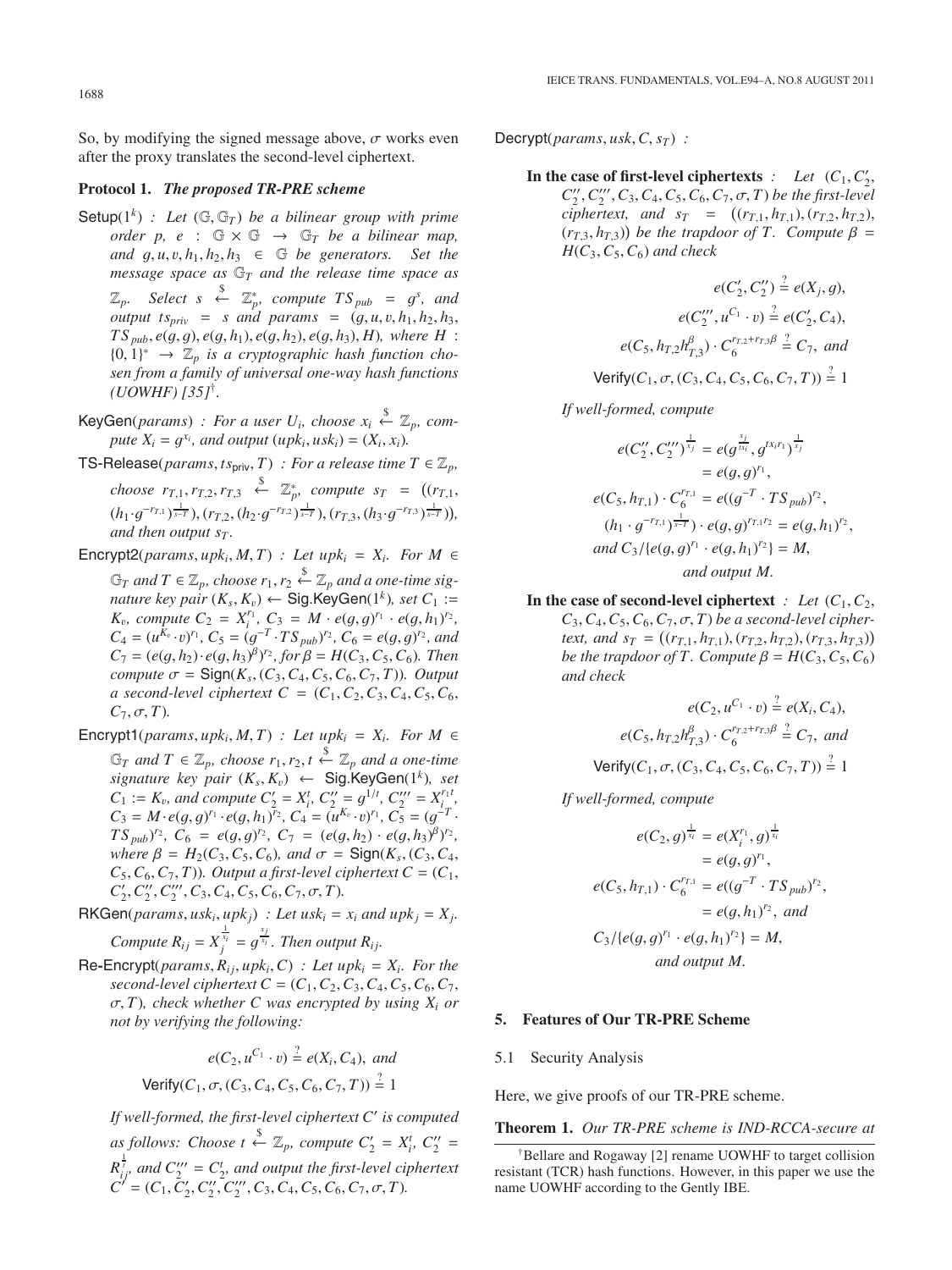*second-level ciphertext if the modified 3-QDBDH assumption holds, and the underlying one-time signature scheme is sUF.*

*Proof.* This proof is similar to that of the Libert-Vergnaud PRE scheme. However, we cannot directly use the challenger of the Libert-Vergnaud PRE scheme in a black-box manner, since the signature part of our scheme is different from that of the Libert-Vergnaud PRE scheme. Therefore, we have to write down the detailed proof: Let  $(q, A_{-1} = q^{1/a},$  $A_1 = g^a, A_2 = g^{a^2}, B = g^b, Z$  be a modified 3-QDBDH instance. We construct an algorithm  $B_1$ , that can decide instance. We construct an algorithm  $\mathcal{B}_1$  that can decide whether  $Z = e(g, g)^{b/a^2}$  or not, by using an adversary  $\mathcal{A}$ <br>to break the IND-RCCA security at second-level cinhertext to break the IND-RCCA security at second-level ciphertext of our TR-PRE scheme.

Before constructing  $B_1$ , we explain two cases in which we can break the sUF of the underlying one-time signature scheme: Let  $C^* = (C_1^* = K_v^*, C_2^*, C_3^*, C_4^*, C_5^*, C_6^*, C_7^*, \sigma^*, T^*)$ <br>be the challenge cinhertext. Let event, be the event that be the challenge ciphertext. Let event<sub>1</sub> be the event that A issues a decryption query  $(K_0^*, C_2', C_2'', C_2'', C_3, C_4, C_5, C_6, C_7, T)$  where *Nerify(K<sup>\*</sup>,*  $\sigma$ *, C<sub>2</sub>, C<sub>2</sub>, C<sub>2</sub>, C<sub>2</sub>, C<sub>2</sub>, T<sub>3</sub>) –*  $C_6, C_7, \sigma, T$ ), where Verify( $K_e^*, \sigma, (C_3, C_4, C_5, C_6, C_7, T)$ ) = 1 Let events be the event that  $\mathcal{A}$  issues a re-encryption 1. Let event<sub>2</sub> be the event that  $A$  issues a re-encryption query  $(K_v^*, C_2, C_3, C_4, C_5, C_6, C_7, \sigma, T)$ , where Verify $(K_v^*, C_6, C_7, C_7, T)$  + 1. If either events or events  $(C_3, C_4, C_5, C_6, C_7, T) = 1$ . If either event<sub>1</sub> or event<sub>2</sub> oc-<br>curs then we can construct an algorithm (sey B<sub>0</sub>) that breaks curs, then we can construct an algorithm (sey  $B_2$ ) that breaks sUF of the underlying one-time signature scheme.

From now, we construct an algorithm  $\mathcal{B}_1$  that outputs a random bit and aborts when either event<sub>1</sub> or event<sub>2</sub> occurs.  $\mathcal{B}_1$  computes  $(K_s^*, K_v^*) \leftarrow$  Sig.KeyGen(1<sup>k</sup>), chooses  $\alpha_1, \alpha_2$ <br> $\alpha_1 \cdot k$  $\alpha_1, \alpha_2 \stackrel{\$}{\leftarrow} \mathbb{Z}_p^*$ , and computes  $u := A_1^{\alpha_1} = g^{a\alpha_1}$  and  $v := A_1^{-\alpha_1 \cdot K_v^*} \cdot A_2^{\alpha_2} = g^{-a\alpha_1 K_v^* + a^2 \alpha_2}$  (note that  $u^{K_v} \cdot v = A_1^{\alpha_1 (K_v - K_v^*)} \cdot A_2^{\alpha_2}$ will appear in a part of a ciphertext).  $\mathcal{B}_1$  chooses  $s \stackrel{\$}{\leftarrow} \mathbb{Z}_p$  as  $ts_{\text{priv}}$ , and  $h_1, h_2, h_3 \stackrel{\$}{\leftarrow} \mathbb{Z}_p$ , and computes  $TS_{\text{pub}} = g^s$ .

**Public/Secret Key Generation:** For the target user,  $B_1$ chooses  $x^* \stackrel{\$}{\leftarrow} \mathbb{Z}_p$ , and computes  $upk^* = X^* := A_2^{x^*}$ . For an honest user  $U_h$ ,  $\mathcal{B}_1$  chooses  $x_h \stackrel{\$}{\leftarrow} \mathbb{Z}_p$ , and computes  $upk_h = X_h := A_1^{x_h}$ . For a corrupted user  $U_c$ ,  $B_1$  chooses  $x_c \stackrel{\$}{\leftarrow} \mathbb{Z}_p$  as  $usk_c$ , and computes  $upk_c = X_c := g^{x_c}$ .

**Re-encryption Key Generation**: For  $R_{c*}$ ,  $\mathcal{B}_1$  can compute  $R_{c*} = (X^*)^{1/x_c}$ , since  $\mathcal{B}_1$  knows  $usk_c = x_c$ . For  $R_{h*}$ ,  $\mathcal{B}_1$  can compute  $R_{h*} = A_1^{x^*/x_h} = g^{x^*a^2/(x_ha)}$ . For  $R_{*h}$ ,  $B_1$  can compute  $R_{\ast h} = A_{-1}^{x_h/x^*} = g_{x_h}^{x_h a/(x^* a^2)}$ . Note that  $R_{h\ast}$  and  $R_{\ast h}$  are valid re-<br>encryption keys, since  $\mu s k^* = x^* a^2$  and  $\mu s k_x = x_k a$ . For  $R_k$ encryption keys, since  $usk^* = x^*a^2$  and  $usk_h = x_ha$ . For  $R_{hc}$ ,  $\mathcal{B}_1$  can compute  $R_{hc} = A_{-1}^{x_c/x_h} = g_{c}^{x_c/(x_h a)}$ . For  $R_{ch}$ ,  $\mathcal{B}_1$  can compute  $R_{ch} = A_1^{x_h/x_c} = g^{x_h a/x_c}$ . For  $R_{cc}$ ,  $B_1$  can compute  $B = \frac{g^{x_h/x_c}}{g^{x_h}}$  ince  $B_2$ , knows usk  $\pi$  and usk  $\pi$  x. For  $R_{cc'} = g^{x_c/x_{c'}}$ , since  $B_1$  knows  $u s k_c = x_c$  and  $u s k_{c'} = x_{c'}$ . For  $R_{\perp \perp}$ ,  $R_{\perp}$  can compute  $R_{\perp \perp} = a^{x_{h'}/x_h} = a^{x_{h'}a/(x_h a)}$  $R_{hh'}$ ,  $B_1$  can compute  $R_{hh'} = g^{x_{h'}/x_h} = g^{x_{h'}a/(x_h a)}$ .

From the above considerations,  $B_1$  can send *params* =  $(q,$  $u, v, h_1, h_2, h_3, TS_{\text{pub}}, e(g, g), e(g, h_1), e(g, h_2), e(g, h_3), H$ *Keys*, *ReKeys*, and  $ts_{\text{priv}}$  to A, where *Keys* := {*upk<sup>\*</sup>*,  $\{upk_h\}, \{(upk_c, usk_c)\}\}\$  and  $ReKeys := \{(R_{c*}), \{R_{h*}\}, \{R_{*h}\}\}\$  ${R_{hc}}, {R_{ch}}, {R_{cc'}}, {R_{hh'}}}.$ 

- When  $\mathcal{A}$  issues  $O_{RE\text{-}ENC}$  with an input  $(upk_i, upk_i, C)$ , where  $C = (C_1, C_2, C_3, C_4, C_5, C_6, C_7, \sigma, T)$  is a second-level ciphertext, then if either  $upk_i$  or  $upk_j$  were not generated by  $\mathcal{B}_1$ ,  $\mathcal{B}_1$  returns  $\perp$ . If *C* is ill-formed, then  $\mathcal{B}_1$  returns  $\perp$ . We consider the following three cases as follows:
	- *i* is the target user and *j* is an honest user :  $B_1$  simply re-encrypts *C* by using *R*∗*h*.
	- *i* is not the target user and *j* is an honest user :  $B_1$ simply re-encrypts *C* by using  $R_{hh'}$  or  $R_{ch}$ .
	- $i$  is the target user and  $j$  is a corrupted user : If  $C_1$  $= K_v^*$  (event<sub>2</sub>), then  $\mathcal{B}_1$  outputs a random bit, and aborts. Otherwise,  $\mathcal{B}_1$  computes  $C_2^{1/x^*}$  =  $((X^*)^{r_1})^{1/x^*} = A_2^{r_1}$ . Now  $C_4 = (u^{K_0} \cdot v)^{r_1} =$  $(A_1^{\alpha_1(K_v-K_v^*)} \cdot A_2^{\alpha_2})^{r_1}$ . Therefore,  $A_1^{r_1} = g^{ar_1} =$ <br> $(C_4/(C_2^{1/x^*})^{\alpha_2})^{1/(\alpha_1(K_v-K_v^*))}$  holds.  $\mathcal{B}_1$  chooses  $\left(C_4/(C_2^{1/x^*})^{\alpha_2}\right)^{\tilde{1}/(\alpha_1(K_v-K_v^*))}$  holds.  $\mathcal{B}_1$  chooses  $t, r_2 \leftarrow \mathbb{Z}_p$ , sets  $\tilde{t} := at/x_c$ , and computes<br>  $C'_2 = A'_1 = g^{at} = g^{x_c \cdot at/x_c} = g^{x_c \cdot \tilde{t}} = X_c^{\tilde{t}}$ ,<br>  $C'' = A_x^{x_c \cdot \tilde{t}} = e^{x_c \cdot at} = e^{i\int \tilde{t}}$  and  $C''' = t$  $C_2'' = A_{-1}^{x_c/t} = g^{x_c/dt} = g^{1/\tilde{t}}$ , and  $C_2''' =$ <br>  $C_2 = (C_1! (x^3 \sqrt{2})^{1/(x_1(K_c - K_c^*))})t$  $\{ (C_4/(C_2^{1/x^*})^{\alpha_2})^{1/(\alpha_1(K_v-K_v^*))} \}^t = g^{ar_1t} = g^{r_1x_c\tilde{t}} =$  $(X_c^{r_1})^t$ .
- When  $\mathcal{A}$  issues  $O_{DEC}$  with an input ( $upk_j, C, T$ ), where *C* is the first-level ciphertext under  $upk_j$ , then if *C* is ill-formed,  $\mathcal{B}_1$  returns ⊥. In addition, if  $C_1 = K_n^*$ and  $(C_3, C_4, \sigma) = (C_3^*, C_4^*, \sigma^*)$  (this may occur after the challenge phase) then  $\mathcal{R}_1$  returns  $\perp$  since  $C$  us a derivachallenge phase), then  $\mathcal{B}_1$  returns  $\perp$  since C us a derivative of  $(upk^*, C^*)$ . If  $upk_i = upk_c$ , then  $B_1$  can decrypt *C*, since  $\mathcal{B}_1$  knows *usk<sub>c</sub>*. We consider the remaining two cases as follows:
	- *j* **is an honest user**: Since  $X_j = g^{ax_j}$ ,  $e(C_2'', C_2''') =$ <br>  $e(X, g)^{r_1} = e(g, g)^{ar_1x_j}$  hold In addition  $C_1 =$  $e(X_j, g)^{r_1} = e(g, g)^{ar_1 x_j}$  hold. In addition,  $C_4 =$  $(u^{K_v} \cdot v)^{r_1} = (A_1^{\alpha_1(K_v - K_v^*)} \cdot A_2^{\alpha_2})^{r_1} = g^{a\alpha_1 r_1(K_v - K_v^*)}$  $g^{a^2a_2r_1}$  holds. Therefore  $\left(\frac{e(C_4, A_{-1})}{e(C_2^{\prime\prime}, C_2^{\prime\prime\prime})^{a_2/x_j}}\right)^{\frac{1}{a_1(K_0-K_0^*)}}$  $e(g, g)^{r_1}$  holds. By using  $x_j$ ,  $\mathcal{B}_1$  can compute  $e(g, g)^{r_1}$ . In addition  $\mathcal{B}_1$  can compute  $s_x$  and  $e(g, g)^{r_1}$ . In addition,  $B_1$  can compute  $s_T$ , and  $e(g, h_1)^{r_2}$  from  $(C_5, C_6)$ ,  $B_1$  returns  $M$  $e(g, h_1)^{r_2}$  from  $(C_5, C_6, C_7)$ .  $B_1$  returns  $M = C_2 / (e(g, g_1)^{r_1} + e(g, h_1)^{r_2})$  to  $\mathcal{A}$  $C_3 / \{e(g, g)^{r_1} \cdot e(g, h_1)^{r_2}\}$  to A.
	- *j* is the target user: If  $C_1 = K_v^*$  (event<sub>1</sub>), then  $\mathcal{B}_1$  out-<br>given a gardon bit and aboute. Now  $Y = e^{x^*a^2}$ puts a random bit, and aborts. Now  $X_j = g^{x^*a^2}$ .<br>Therefore,  $e(G'', G'') = (e, X, e)^{r_1} = e(g, e)^{a^2 r_1 x^*}$ . Therefore,  $e(C_2'', C_2''') = (e, X_j, g)^{r_1} = e(g, g)^{a^2 r_1 x^4}$ hold. Since  $C_4 = g^{a\alpha_1 r_1(K_v - K_v^*)} \cdot g^{a^2 \alpha_2 r_1}$  holds,<br> $e(C_4, a) = e(a, a)^{a\alpha_1 r_1(K_v - K_v^*)} \cdot e(a, a)^{a^2 \alpha_2 r_1}$  holds  $e(C_4, g) = e(g, g)^{a\alpha_1 r_1(K_v - K_v^*)} \cdot e(g, g)^{a^2 \alpha_2 r_1}$  holds. Therefore  $\left(\frac{e(C_4,g)}{e(C_4',g)(C_4',g)}\right)$  $\frac{e(C_4,g)}{e(C'',C'''_2)^{\alpha_2/x_j}}\frac{1}{\alpha_1(K_0-K_0^*)} = e(g,g)^{\alpha r_1}$  holds. In addition to this,  $e(C_4, A_{-1}) = e(g, g)^{\alpha_1 r_1(K_v - K_v^*)}$ .<br>*e*(*a*,  $a)^{\alpha_2 r_1}$  holds. *B*, computes  $e(g, g)^{a\alpha_2 r_1}$  holds.  $\mathcal{B}_1$  computes

$$
\left(\frac{e(g,g)^{\alpha_1 r_1(K_v-K_v^*)} \cdot e(g,g)^{\alpha \alpha_2 r_1}}{(e(g,g)^{\alpha r_1})^{\alpha_2}}\right)^{\frac{1}{\alpha_1(K_v-K_v^*)}}
$$
  
=  $e(g,g)^{r_1}$ 

In addition,  $\mathcal{B}_1$  can compute  $s_T$ , and  $e(g, h_1)^{r_2}$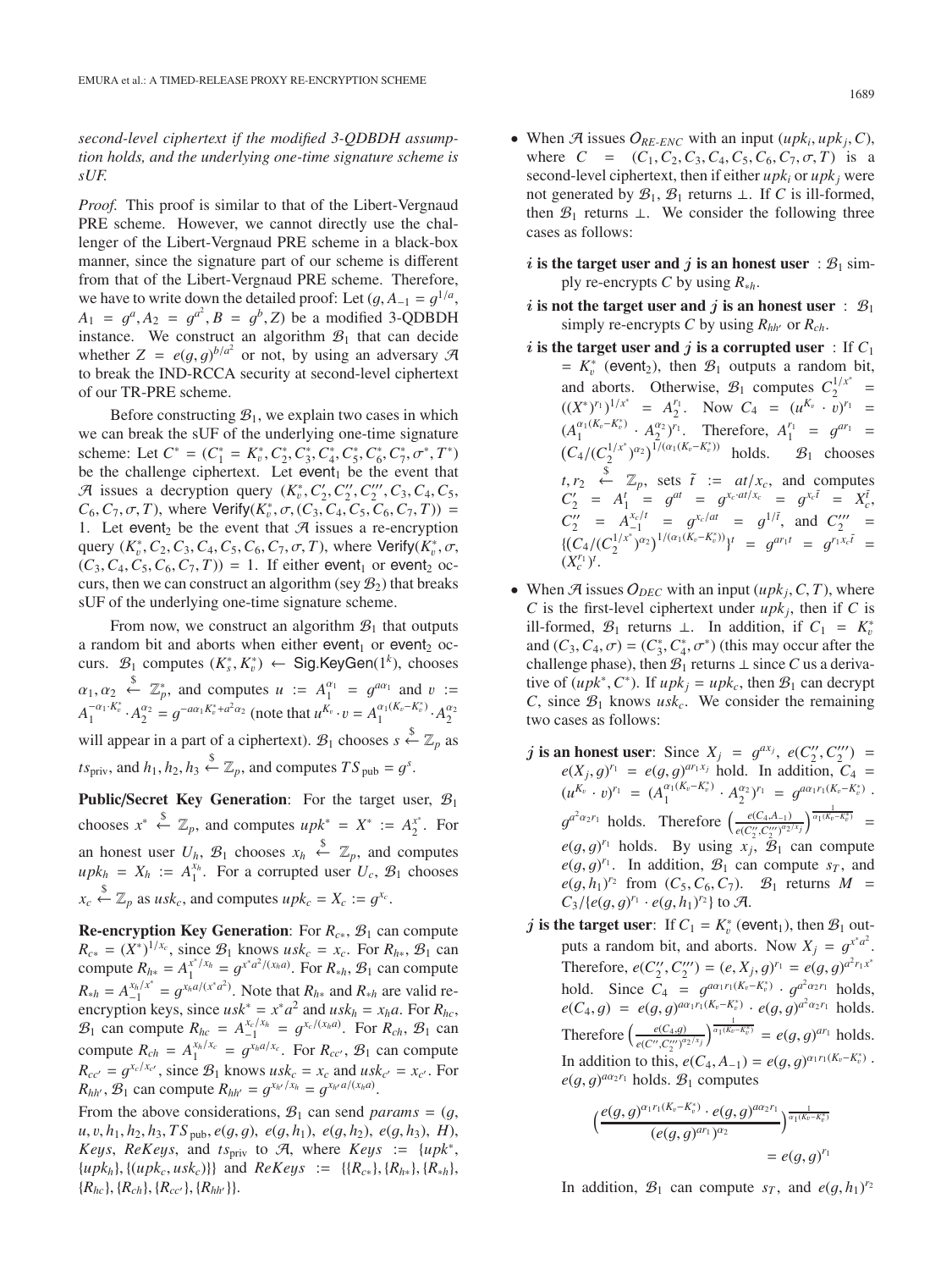$$
\begin{aligned} &2Adv_{\mathbb{G},\mathcal{B}_1}^{\text{modified 3-}QDBDH}(1^k)\\ &=2|\mathrm{Pr}[\mathcal{B}_1\rightarrow 0\land Z=e(g,g)^{b/a^2}]-\mathrm{Pr}[\mathcal{B}_1\rightarrow 0\land Z=e(g,g)^z]|\\ &=2|\,\mathrm{Pr}[\mathcal{B}_1\rightarrow 0|Z=e(g,g)^{b/a^2}]\,\mathrm{Pr}[Z=e(g,g)^{b/a^2}]-\mathrm{Pr}[\mathcal{B}_1\rightarrow 0|Z=e(g,g)^z]\,\mathrm{Pr}[Z=e(g,g)^y]|\\ &=|\,\mathrm{Pr}[\mathcal{B}_1\rightarrow 0|Z=e(g,g)^{b/a^2}]-\mathrm{Pr}[\mathcal{B}_1\rightarrow 0|Z=e(g,g)^z]|\\ &=|1-\mathrm{Pr}[\mathcal{B}_1\rightarrow 1|Z=e(g,g)^{b/a^2}]-\mathrm{Pr}[\mathcal{B}_1\rightarrow 0|Z=e(g,g)^z]|\\ &\geq |1-(\frac{1}{2}+\mathcal{A}_{\Pi,\mathcal{A}}^{\text{IND-RCCA-2nd}}(1^k)-\mathrm{Pr}[\text{torge}|Z=e(g,g)^{b/a^2}])-(\frac{1}{2}-\mathrm{Pr}[\text{torge}|Z=e(g,g)^z])|\\ &\geq (\mathcal{A}_{\Pi,\mathcal{A}}^{\text{IND-RCCA-2nd}}(1^k)-(\mathrm{Pr}[\text{torge}|Z=e(g,g)^{b/a^2}]+\mathrm{Pr}[\text{torge}|Z=e(g,g)^z]))\\ &=\mathcal{A}_{\Pi,\mathcal{A}}^{\text{IND-RCCA-2nd}}(1^k)-\mathrm{Pr}[\text{torge}|(\mathrm{Pr}[Z=e(g,g)^{b/a^2}]+\mathrm{Pr}[Z=e(g,g)^z])\\ &=\mathcal{A}_{\Pi,\mathcal{A}}^{\text{IND-RCCA-2nd}}(1^k)-\mathrm{Pr}[\text{torge}]\\ &\geq \mathcal{A}_{\Pi,\mathcal{A}}^{\text{IND-RCCA-2nd}}(1^k)-Adv_{\mathcal{B}_2}^{\text{one-time sUF-CMA}}(1^k) \end{aligned}
$$

**Fig. 3** The probability estimations.

from  $(C_5, C_6, C_7)$ .  $B_1$  returns  $M = C_3 / {e(g, g)^{r_1}} \cdot$ <br> $e(a, h_1)^{r_2}$  to  $\mathcal{A}$  $e(g, h_1)^{r_2}$  to A.

**Challenge:**  $\mathcal{A}$  sends  $(M_0^*, M_1^*, T^*)$  to  $\mathcal{B}_1$ .  $\mathcal{B}_1$  chooses  $r_2^*$ <br>  $\mathcal{A}$  sets  $C^* = K^*$  and computes  $C^* = R^{x^*}$ ,  $C_2 = M^*$ .  $\xleftarrow{s}$  $\mathbb{Z}_p$ , sets  $C_1^* = K_p^*$ , and computes  $C_2^* = B^{x^*}$ ,  $C_3 = M_p^* \cdot Z \cdot$  $e(g, h_1)^{r_2^*}, C_4^* = B^{\alpha_2}, C_5^* = (g^{-T^*} \cdot TS_{pub})^{r_2^*}, C_6 = e(g, g)^{r_2^*},$ and  $C_7 = e(g, h_2)^{r_2^*} \cdot e(g, h_3)^{r_2^* \beta}$ , where  $\beta = H(C_3^*, C_5^*, C_6^*)$ ,<br>and  $\sigma^* = \text{Sign}(K^* \cdot (C^* \cdot C^* \cdot C^* \cdot C^* \cdot T^*))$ and  $\sigma^* = \text{Sign}(K_s^*, (C_3^*, C_4^*, C_5^*, C_6^*, C_7^*, T^*)).$ 

Finally, A outputs  $\mu'$ .  $\mathcal{B}_1$  decides  $Z = e(g, g)^{b/a^2}$  (i.e., utputs 1) when  $\mu' = \mu$  and Z is a random value (i.e.  $\mathcal{B}_2$ )  $\mathcal{B}_1$  outputs 1) when  $\mu' = \mu$ , and *Z* is a random value (i.e.,  $\mathcal{B}_1$ ) outputs 0), otherwise. When  $Z = e(g, g)^{b/a^2}$ ,  $C^* = (C_1^*, C_2^*)^T$ ,  $C^* = (C_1^*, C_2^*)^T$ ,  $C^* = (C_1^*, C_2^*)^T$ , is a valid cinhertext of  $M^*$  with  $C_3$ ,  $C_4^*$ ,  $C_5^*$ ,  $C_6^*$ ,  $C_7^*$ ,  $\sigma^*$ ,  $T^*$ ) is a valid ciphertext of  $M^*_{\mu}$  with  $\sigma^* := h/a^2$ . So,  $\mathcal{A}$  has the advantage, and therefore.  $r_1^* := b/a^2$ . So,  $\mathcal{A}$  has the advantage, and therefore

$$
\Pr[\mathcal{B}_1 \to 1 | Z = e(g, g)^{b/a^2}]
$$
  
 
$$
\geq \frac{1}{2} + \mathcal{A}^{\text{IND-RCCA-2nd}}(1^k) - \Pr[\text{forget}|Z = e(g, g)^{b/a^2}]
$$

holds. Otherwise, if *Z* is a random value,  $M^*_{\mu}$  is perfectly hidden by *Z* So. *A* has no advantage, and therefore hidden by *Z*. So,  $\mathcal{A}$  has no advantage, and therefore

$$
\Pr[\mathcal{B}_1 \to 0 | Z = e(g, g)^z] \ge \frac{1}{2} - \Pr[\text{forge} | Z = e(g, g)^z]
$$

holds. Finally, we estimate the advantage of  $\mathcal{B}_1$ . Let forge be the event that  $B_2$  breaks sUF-CMA of the underlying signature. From our simulation, Pr[forge] =  $Pr[event_1 \lor event_2] = Adv_{\mathcal{B}_2}^{one-time \text{ sUF-CMA}}$  $Adv_{\mathcal{B}_2}^{\text{one-time sUF-CMA}}(1^k)$  hold. Then  $Adv_{\Pi, \mathcal{A}}^{\text{IND-RCCA-2nd}}(1^k) \leq 2Adv_{\Pi, \mathcal{B}}^{\text{modified 3-QDBDH}}(1^k) +$ <br>A d, one-time sUF-CMA(1<sup>k</sup>) halds from the originations described  $Adv_{\mathcal{B}_2}^{\text{one-time sUF-CMA}}(1^k)$  holds from the estimations described<br>in  $\overline{F}_{1\alpha}$  3 in  $\overline{Fig. 3}$ .  $\Box$ 

**Theorem 2.** *Our TR-PRE scheme is IND-RCCA-secure at first-level ciphertext if the modified 3-QDBDH assumption holds, and the underlying one-time signature scheme is sUF.*

*Proof.* Let  $(g, A_{-1} = g^{1/a}, A_1 = g^a, A_2 = g^{a^2}, B = g^b, Z$  be a modified 3-ODBDH instance. We construct an algorithm  $B_1$ . modified 3-QDBDH instance. We construct an algorithm  $B_1$ that can decide whether  $Z = e(g, g)^{b/a^2}$  or not, by using an adversary  $\mathcal{A}$  to break the IND-RCCA security at first-level adversary  $A$  to break the IND-RCCA security at first-level ciphertext of our TR-PRE scheme.

As in the second-level ciphertext case, we explain the

case in which we can break the sUF of the underlying onetime signature scheme: Let  $C^* = (C_1^* = K_v^*, C_2^*, C_2^*')$ <br> $C''''^* C^* C^* C^* C^* C^* T^*$  be the challenge ciphertext  $C_1'''$ ,  $C_2^*, C_3^*, C_4^*, C_5^*, C_6^*, C_7^*, \sigma^*, T^*$  be the challenge ciphertext. Let event be the event that  $\mathcal A$  issues a decryption query  $(K_v^*, C'_2, C''_2, C''_2, C_3, C_4, C_5, C_6, C_7, \sigma, T)$ , where Verify $(K_v^*, C'_3, C'_4, C'_5, C'_6, C'_7, T)$  + 1. If event occurs then we can  $\sigma$ ,  $(C_3, C_4, C_5, C_6, C_7, T) = 1$ . If event occurs, then we can construct an algorithm that breaks sUE of the underlying construct an algorithm that breaks sUF of the underlying one-time signature scheme.

From now, we construct an algorithm  $\mathcal{B}_1$  that outputs a random bit and aborts when event occurs.  $B_1$  computes  $(K_s^*, K_v^*) \leftarrow \text{Sig.KeyGen}(1^k)$ , chooses  $\alpha_1, \alpha_2 \stackrel{\$}{\leftarrow} \mathbb{Z}_p^*$ , and computes  $u := A_1^{\alpha_1} = g^{a\alpha_1}$  and  $v := A_1^{-\alpha_1 \cdot K_v^*}$  $A_1^{\alpha_1 \cdot \kappa_v} \cdot A_2^{\alpha_2} =$  $g^{-a\alpha_1 K_v^* + a^2\alpha_2}$  (note that  $u^{K_v} \cdot v = A_1^{\alpha_1(K_v - K_v^*)} \cdot A_2^{\alpha_2}$  will appear in a part of a ciphertext).  $\mathcal{B}_1$  chooses  $s \stackrel{\$}{\leftarrow} \mathbb{Z}_p$  as  $ts_{\text{priv}}$ , and  $h_1, h_2, h_3 \stackrel{\$}{\leftarrow} \mathbb{Z}_p$ , and computes  $TS_{\text{pub}} = g^s$ .

**Public/Secret Key Generation:** For an honest user  $U_h$ ,  $B_1$ chooses  $x_h \stackrel{\$}{\leftarrow} \mathbb{Z}_p$ , and computes  $upk_h = X_h := g^{x_h}$ . For a corrupted user  $U_c$ ,  $\mathcal{B}_1$  chooses  $x_c \stackrel{\$}{\leftarrow} \mathbb{Z}_p$  as  $usk_c$ , and computes  $upk_c = X_c := g^{x_c}$ . For the target user,  $B_1$  sets  $upk^* = X^* := A_1.$ 

**Re-encryption Key Generation:**  $\mathcal{B}_1$  can compute all reencryption keys as follows. For  $R_{hc}$ ,  $B_1$  can compute  $R_{hc}$  =  $g^{x_c/x_h}$ . For  $R_{ch}$ ,  $B_1$  can compute  $R_{ch} = g^{x_h/x_c}$ . For  $R_{cc'}$ ,  $B_1$ can compute  $R_{cc'} = g^{x_c/x_{c'}}$ . For  $R_{hh'}$ ,  $\mathcal{B}_1$  can compute  $R_{hh'} = a^{x_h/x_h}$ . For  $R = \mathcal{B}_1$ , can compute  $R = A^{1/x_c} = a^{a/x_c}$ . For  $g^{x_{h'}/x_h}$ . For  $R_{c*}$ ,  $\mathcal{B}_1$  can compute  $R_{c*} = A_1^{1/x_c} = g^{a/x_c}$ . For  $P_{c*} = \mathcal{B}_{c*}$  $R_{h*}$ ,  $\mathcal{B}_1$  can compute  $R_{h*} = A_1^{1/x_h} = g^{a/x_h}$ . For  $R_{*h}$ ,  $\mathcal{B}_1$  can compute  $R_{-} = A_{*h}^{x_h} = a_{*h}^{x_h}$ . For  $R_{-}$ ,  $\mathcal{B}_2$ , can compute  $R_{-} =$ compute  $R_{*h} = A_{-1}^{x_h} = g^{x_h/a}$ . For  $R_{*c}$ ,  $B_1$  can compute  $R_{*c} = A_{-1}^{x_c} = g^{x_c/a}$  $A_{-1}^{x_c} = g^{x_c/a}$ .

From the above considerations,  $\mathcal{B}_1$  can send *params* =  $(q,$  $u, v, h_1, h_2, h_3, T S_{\text{pub}}, e(g, g), e(g, h_1), e(g, h_2), e(g, h_3), H$ ), *Keys*, *ReKeys*, and *ts*<sub>priv</sub> to  $\mathcal{A}$ , where *Keys* := {*upk<sup>\*</sup>*,  $\{upk_h\}, \{(upk_c, usk_c)\}\$  and  $ReKeys := \{(R_{c*}), \{R_{h*}\}, \{R_{*h}\}\$  ${R_{*c}, R_{hc}, R_{ch}, R_{ch}, R_{cc'}, R_{hh'}}.$ 

When  $\mathcal{A}$  issues  $O_{DEC}$  with an input (*upk<sub>i</sub>*, *C*, *T*), where *C* is the first-level ciphertext under  $upk_i$ , then if *C* is illformed,  $\mathcal{B}_1$  returns  $\perp$ . In the case that *j* is not the target user (i.e.,  $upk_j \neq upk^*$ ), then  $\mathcal{B}_1$  can decrypt *C* using  $x_h$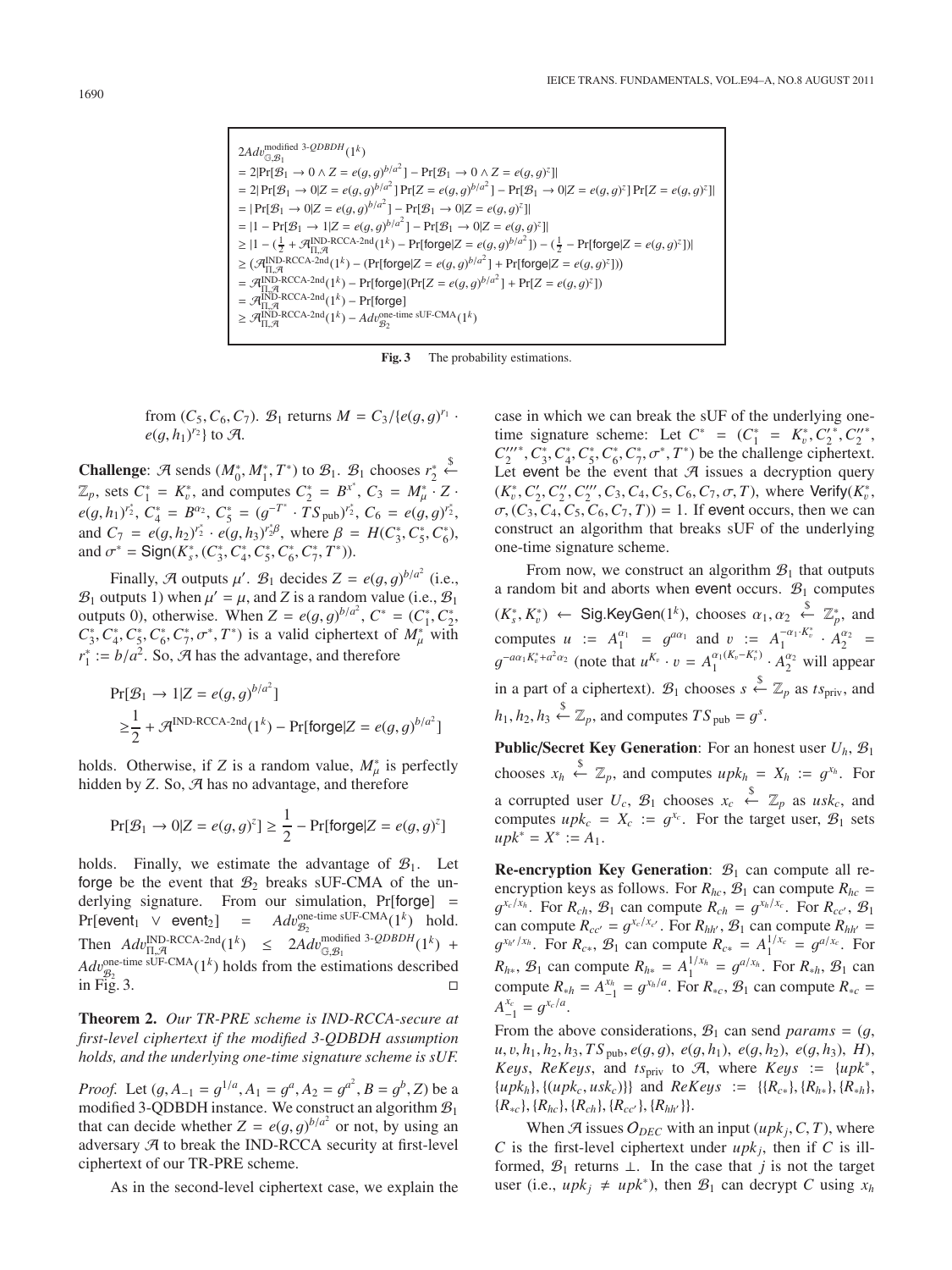or  $x_c$ . So, we assume that  $upk_j = upk^*$ . If  $e(C''_2, C'''_2) =$ <br> $e(C''^* C'''_1)$  (this may occur after the challenge phase) then  $e(C_2^{''}, C_2^{'''}')$  (this may occur after the challenge phase), then  $B_1$  returns  $\perp$  since *(unk · C*) is a derivative of *(unk · C*\*) *B*<sub>1</sub> returns ⊥, since  $(upk<sub>i</sub>, C)$  is a derivative of  $(upk<sup>*</sup>, C<sup>*</sup>)$ . Now for (unknown) exponents  $r_1, t \in \mathbb{Z}_p^*$ ,  $X_j = A_1, C'_2 = A_2 C'' - a^{j}t^{k}$  and  $C''' = a^{j}t^{k}$  hald Frame  $a(C'' - C''') = a^{j}t^{k}$  $A_1^t$ ,  $C_2'' = g^{1/t}$ , and  $C_2''' = A_1^{r_1 t}$  hold. From  $e(C_2'', C_2''') =$ <br>  $\frac{C_2}{(K - x)^r}$  $e(X_j, g)^{r_1} = e(g, g)^{ar_1}$  and  $C_4 = (u^{K_v} \cdot v)^{r_1} = (A_1^{\alpha_1(K_v - K_v^*)} \cdot$  $A_2^{(a_2)}$ <sup>r</sup><sub>1</sub> =  $g^{a\alpha_1 r_1(K_v - K_v^*)} \cdot g^{a^2 \alpha_2 r_1}, \left( \frac{e(C_4, A_{-1})}{e(C_2'', C_2''')^{\alpha_2}} \right)^{\frac{1}{\alpha_1(K_v - K_v^*)}} = e(g, g)^{r_1}$ holds. In addition,  $\mathcal{B}_1$  can compute  $s_T$ , and  $e(g, h_1)^{r_2}$  from  $(C_5, C_6)$ .  $\mathcal{B}_1$ , returns  $M = C_2 \log(a, a)^{r_1}$ ,  $e(a, h_1)^{r_2}$  to  $\mathcal{A}_2$  $(C_5, C_6, C_7)$ .  $\mathcal{B}_1$  returns  $M = C_3 / \{e(g, g)^{r_1} \cdot e(g, h_1)^{r_2}\}$  to A. **Challenge:**  $\mathcal{A}$  sends  $(M_0^*, M_1^*, T^*)$  to  $\mathcal{B}_1$ .  $\mathcal{B}_1$  chooses *t*<sup>\*</sup>, *r*<sub>2</sub><sup>\*</sup>  $\overset{\$}{\leftarrow}$   $\mathbb{Z}_p$ , sets  $C_1^* = K_v^*$ , and computes  $C_2^* = A_2^*$ ,<br>
★  $1/t^* = C_{21}^*$ ,  $C_{31}^* = C_{31}^*$ ,  $C_{31}^* = C_{31}^*$  $C_2^{\prime\prime\ast} = A_{-1}^{1/t^*}, C_2^{\prime\prime\prime\ast} = B^{t^*}, C_3 = M_{\mu}^* \cdot Z \cdot e(g, h_1)^{\frac{1}{r_2}},$ <br>  $C^* = B^{02} \cdot C^* = (c^{-T^*} - TS^{-1})^{r_2^*}, C = e(g, a)^{r_2^*}$  and  $C^* = B^{\alpha_2}$ ,  $C^* = (g^{-T^*} \cdot TS_{\text{pub}})^{r^*}, C^* = e(g, g)^{r^*},$  and<br>  $C^- = e(g, h, Y^* = e(g, h, Y^* \beta)$  where  $\beta = H(C^* C^* C^*)$  $C_7 = e(g, h_2)^{r_2} \cdot e(g, h_3)^{r_2} \beta$ , where  $\beta = H(C_3^*, C_5^*, C_6^*)$ , and  $\sigma^* = \text{Sign}(K^*, (C^*, C^*, C^*, C^*, T^*))$ , when  $Z =$ and  $\sigma^* = \text{Sign}(K^*_s, (C^*_3, C^*_4, C^*_5, C^*_6, C^*_7, T^*))$ . When  $Z =$ <br> $\sigma^* = \frac{S}{2}$ ,  $C^* = \frac{S}{2}$ ,  $C^* = \frac{S}{2}$ ,  $C^* = \frac{S}{2}$ ,  $C^* = \frac{S}{2}$ ,  $C^* = \frac{S}{2}$  $e(g, g)^{b/a^2}, C^* = (C_1^*, C_2^{**}, C_2^{**}, C_3^{**}, C_3^*, C_4^*, C_5^*, C_6^*, C_7^*, \sigma^*,$ <br>  $T^*$  is a valid ciphertext of  $M^*$  with  $r^* := h/a^2$ . Otherwise *T*<sup>\*</sup>) is a valid ciphertext of  $M^*_{\mu}$  with  $r^*_{\mu} := b/a^2$ . Otherwise, if *Z* is a random value  $M^*$  is perfectly hidden by *Z*. Thereif *Z* is a random value,  $M^*_{\mu}$  is perfectly hidden by *Z*. Therefore,  $\mathcal{B}_1$  decides  $Z = e(g, g)^{b/a^2}$  when  $\mu' = \mu$ , and Z is a random value otherwise random value, otherwise.

As in the case of the second-ciphertext one,  $Adv_{\Pi,\mathcal{A}}^{\text{IND-RCCA-1st}}(1^k)$ IND-RCCA-1st( $1^k$ )  $\leq$  2*Adv*<br>
one-time sUF-CMA( $1^k$ ) holds modified 3- $\mathcal{Q} \mathcal{D} B D H (1^k)$  +  $Adv_{\mathcal{B}_2}^{\text{one-time sUF-CMA}}(1^k)$  holds.  $\Box$ 

**Theorem 3.** *Our TR-PRE scheme is IND-wCTCA-secure at second*/*first-level ciphertext if the truncated decisional q-ABDHE assumption holds, H is chosen from a UOWHF family, and the underlying one-time signature scheme is sUF.*

*Proof.* The roadmap of the proof is described as follows. We can use the challenger of the IND-ID-CCA game of the Gentry IBE scheme C in a black-box manner. The simulator  $B_1$  chooses all PRE-related parameters (incl. all user's secret keys), and can use C when O*TS* -*Release* and O*DEC* are issued by A. Especially,  $B_1$  can decrypt (*upk*, C, T) if an element (canceled by the TRE section)  $e(g, h_1)^{r_2}$  is computed by C, since B<sub>1</sub>, knows all user's secret keys. Since the Gentry IRE since  $B_1$  knows all user's secret keys. Since the Gentry IBE scheme is IND-ID-CCA secure if the truncated decisional *q*-ABDHE assumption holds and *H* is chosen from a UOWHF family<sup> $\dagger$ </sup>, the theorem holds. For the sake of clarity, we introduce the definition of IND-ID-CCA game and the Gentry IBE scheme in the Appendix.

As in the IND-RCCA case, we explain the case in which we can break the sUF of the underlying one-time signature scheme: Let event be the event that  $\mathcal A$  issues a decryption query where  $Verify(K^*_v, \sigma, (C_3, C_4, C_5, C_6, C_7, T))$  – 1 If event occurs then we can construct an algo- $T$ )) = 1. If event occurs, then we can construct an algorithm (say  $\mathcal{B}_2$ ) that breaks sUF of the underlying one-time signature scheme.

From now, we construct an algorithm  $\mathcal{B}_1$  that outputs a random bit and aborts when event occurs. First, C sends *ibe.pk* =  $(g, g_1, h_1, h_2, h_3, H)$  to  $\mathcal{B}_1$ .  $\mathcal{B}_1$  computes  $(K_s^*, K_v^*)$  ← Sig.KeyGen(1<sup>k</sup>), sets  $TS_{pub} = g_1$ , chooses

 $u, v \stackrel{\$}{\leftarrow} \mathbb{G}$ , and sends *params* =  $(g, u, v, h_1, h_2, h_3, TS_{pub},$ <br>e(a, a) e(a, h) e(a, h) e(a, h) H) to  $\mathcal{A}$  $e(g, g)$ ,  $e(g, h_1)$ ,  $e(g, h_2)$ ,  $e(g, h_3)$ , *H*) to *A*.

- For  $O_{KeyGen}$  issued by  $\mathcal{A}, \mathcal{B}_1$  executes  $(X, x) \leftarrow$ KeyGen( $params$ ), and sends  $(upk, usk) = (X, x)$  to A.
- For  $O_{RE-ENC}$  and  $O_{RKGen}$ ,  $B_1$  can answer the query since  $B_1$  has all secret keys *usk*.
- When  $\mathcal{A}$  issues  $O_{TS\text{-}Release}$  with an input  $T, \mathcal{B}_1$  forwards *T* to *C* as a  $\angle$ *XTRACT* query, obtains  $s_T$ , and sends  $s_T$  to  $\mathcal{A}$ .
- When  $\mathcal{A}$  issues  $O_{DEC}$  with an input  $(upk, C, T)$ , if  $upk$ was not generated by  $\mathcal{B}_1$ ,  $\mathcal{B}_1$  returns  $\perp$ . If *C* is illformed,  $\mathcal{B}_1$  returns  $\perp$  (note that  $\mathcal{B}_1$  cannot check the equation  $e(C_5, h_{T,2}h_{T,3}^{\beta}) \cdot C_6^{r_{T,2}+r_{T,3}\beta}$ <br>sponding s<sub>T</sub> has not been appeared  $\stackrel{?}{=} C_7$  if the corresponding  $s_T$  has not been appeared. However, since the validity check of the IBE section can turn over the decryption oracle  $\mathcal{D}EC$ , here  $\mathcal{B}_1$  just check the validity of the remaining equations (the PRE section and the onetime signature). By using *usk* (paired with *upk*),  $B_1$ decrypts the PRE section, and obtains  $e(g, g)^{r_1}$  for an unknown exponent  $r_1 \in \mathbb{Z}^*$ . In addition  $\mathcal{B}_1$  sends  $(C_2)$ unknown exponent  $r_1 \in \mathbb{Z}_p^*$ . In addition,  $\mathcal{B}_1$  sends  $(C_3, C_4, C_5, T)$  to C as a DEC query obtains M' from C  $C_5$ ,  $C_6$ ,  $C_7$ , *T*) to *C* as a *D* $\hat{E}C$  query, obtains *M'* from *C*, and sends  $M'/e(g, g)^{r_1}$  to A. Note that if C returns  $\perp$ <br>(i.e. (C<sub>2</sub>, C<sub>6</sub>, C<sub>6</sub>, T<sub>1</sub>) is not a valid IBE cinhertext) (i.e.,  $(C_3, C_5, C_6, C_7, T)$  is not a valid IBE ciphertext), then  $\mathcal{B}_1$  also returns  $\perp$  to  $\mathcal{A}$ .

**Challenge:** A sends  $(M_0^*, M_1^*, T^*, \mu p k^* := X^*)$  to  $\mathcal{B}_1$ .<br>Next we explain the IND-wCTCA-1st case and the Next, we explain the IND-wCTCA-1st case and the IND-wCTCA-2nd case, respectively.

- **The first-level ciphertext**:  $\mathcal{B}_1$  chooses  $r_1^*, t^* \leftarrow \mathbb{Z}_p$ , set  $C^* := V^*$  and compute  $e(a, a)^{r_1^*}, C'^* = V^{*t^*}$ *C*<sup>\*</sup><sub>+</sub>: = *K*<sup>\*</sup><sub>*s*</sub></sub>, and compute *e*(*g*, *g*)<sup>*r*<sub>1</sub></sup>, *C*<sub>*z*<sup>\*</sup></sup> = *X*<sup>\**t*</sup><sup>*\**</sup>, *C*<sub>*Z*<sup>\*</sup></sub> =  $\frac{1}{2}$ </sub>  $g^{1/t^*}$ ,  $C'''_2$  =  $X^{*t^*t^*}$ , and  $C^*_{4} = (u^{K^*_{0}} \cdot v)^{r^*_{1}}$ .  $\mathcal{B}_1$ <br>sets  $(M' M') = (M^* \cdot e(a,a)^{r^*_{1}} M^* \cdot e(a,a)^{r^*_{1}})$  as sets  $(M_0^7, M_1') := (M_0^* \cdot e(g, g)^{r_1^*}, M_1^* \cdot e(g, g)^{r_1^*})$  as the challenge message of the Gentry IRE and sends the challenge message of the Gentry IBE, and sends  $((M_0')^*, (M_1')^*)$  to C. C gives the challenge cipher-<br>text of the Gentry IBE  $(C^*)$   $C^*$   $C^*$   $C^*$ text of the Gentry IBE  $(C_{IBE,1}^*, C_{IBE,2}^*, C_{IBE,3}^*, C_{IBE,4}^*)$ .<br>  $\mathcal{B}_1$  sets  $C_3^* := C_{IBE,3}^*, C_5^* := C_{IBE,1}^*, C_6^* :=$ <br>  $C^*$  and  $C^* := C^*$  and computes  $C^* \leftarrow$ *C*<sup>\*</sup><sub>*IBE*,2</sub>, and *C*<sup>\*</sup><sub>*7*</sub> := *C*<sup>\*</sup><sub>*C*<sup>\*</sup></sup>*C*<sup>\*</sup><sub>*Z*</sub><sup>*C*</sup><sub>*f*</sub><sub>*C*<sup>\*</sup></sup>*<sub><i>S*</sub>,*C*<sup>\*</sup><sub>*5*</sub>,*C*<sup>\*</sup><sub>*5*</sub>,*C*<sup>\*</sup><sub>*5*</sub>,*C*<sup>\*</sup><sub>*5*</sub>,*C*<sup>\*</sup><sub>*5*</sub>,*C*<sup>\*</sup><sub>*5*</sub>,*C*<sup>\*</sup>,*C*<sup>\*</sup>,*C*<sup>\*</sup>,*C*<sup>\*</sup>,*C*<sup>\*</sup>,*C*<sup>\*</sup>,*C*<sup>\*</sup>,*C*<sup>\*</sup>,*C*<sup>\*</sup>,</sub></sub>  $C_2^{r*}, C_2^{r*}, C_2^{r*}, C_3^*, C_4^*, C_5^*, C_6^*, C_7^*, \sigma^*, T^*.$ <br>second-level cinhertext: This is the same
- **The second-level ciphertext**: This is the same as the of the first-level ciphertext case, except  $\mathcal{B}_1$  computes  $C_2^*$  = *X*<sup>∗*r*<sub>1</sub></sup> instead of  $(C_2^*, C_2^{''*}, C_2^{''*})$ .

Note that  $\mathcal{B}_1$  cannot decrypt the challenge ciphertext *C*∗, since the TRE part of the *C*<sup>∗</sup> is the challenge ciphertext of the Gentry IBE scheme. Finally, A outputs  $\mu'$ .  $B_1$  outputs  $\mu'$  to C as the guess-<br>ing bit So  $Adn^{\text{IND-IV-CTCA-1st}}(1^k) < Adn^{\text{IND-ID-CCA}}(1^k) +$ ing bit. So,  $Adv_{\Pi, \mathcal{A}}^{\text{IND-}wCTCA-1st}(1^k) \leq Adv_{\text{Geutr}}^{\text{IND-}ID-CCA}(1^k) +$ <br>A *L*, Dne-time sUF-CMA (1*k*) and A *L*, DND-wCTCA-2nd (1*k*)  $Adv_{B_2}^{\text{one-time sUF-CMA}}(1^k)$  and  $Adv_{\text{II},\mathcal{A}}^{\text{IND-wCTCA-2nd}}(1^k) \leq$ <br>A d. IND-ID-CCA (1*k*) + A d. one-time sUF-CMA (1*k*) hold  $Adv_{\text{Gentry IBE}, \mathcal{B}_1}^{\text{IND-ID-CCA}}(1^k) + Adv_{\mathcal{B}_2}^{\text{one-time sUF-CMA}}(1^k) \text{ hold.}$  $\Box$ 

<sup>†</sup>Although Gentry does not include the state of the hash function into the theorem of his IBE scheme, the universal onewayness of *H* is required in the proof of the Gentry IBE scheme. So, in this paper, we explicitly require that  $H$  is chosen from a UOWHF family.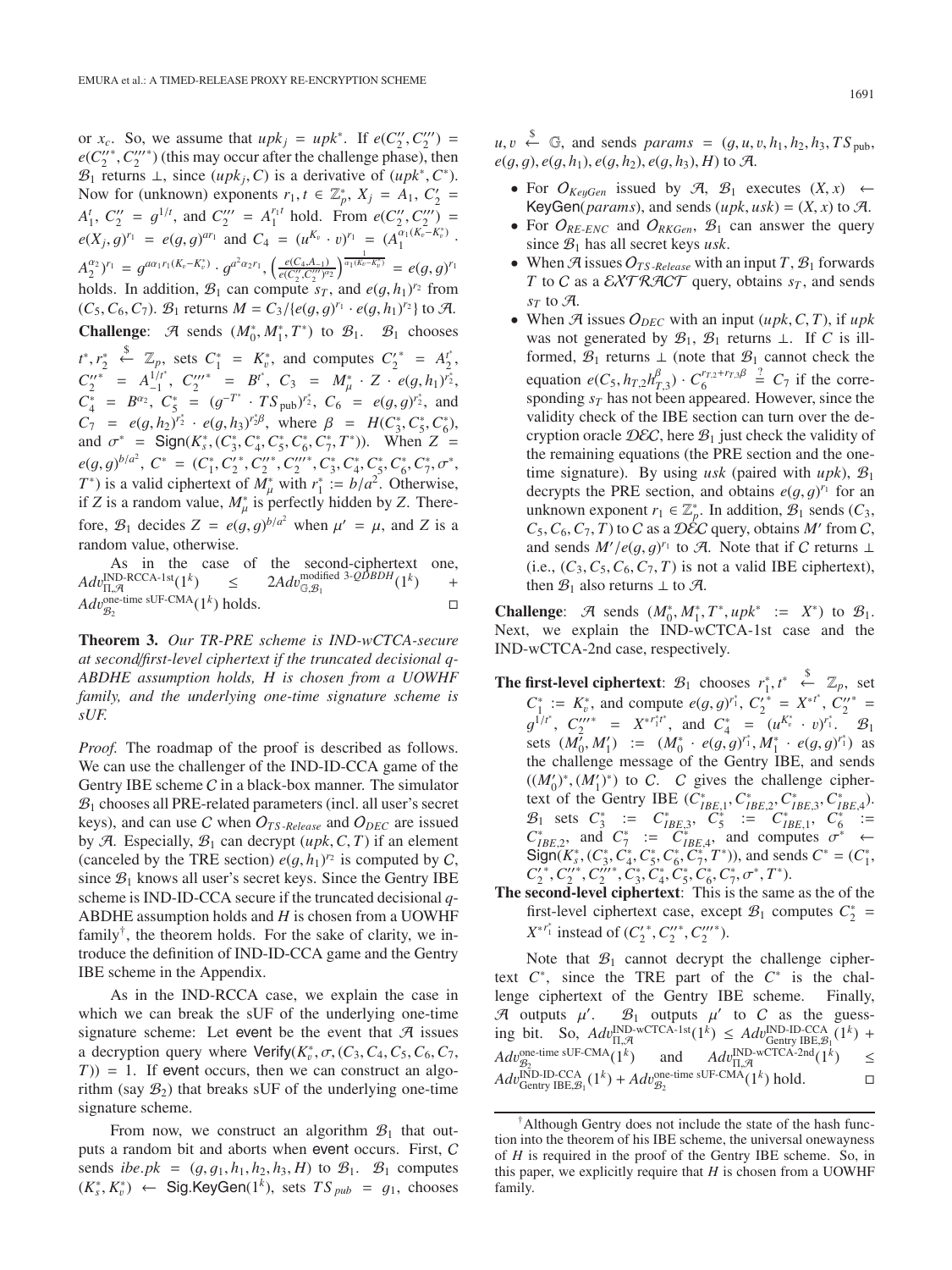|                 | Enc. Cost                           |                             | Enc. Cost               |  | Re-Enc. Cost         | Dec. Cost                             |  |  |  |
|-----------------|-------------------------------------|-----------------------------|-------------------------|--|----------------------|---------------------------------------|--|--|--|
|                 | (single recipient)                  |                             | $(N$ recipients)        |  |                      | (first)                               |  |  |  |
| Cathalo et al.  | $ME(\mathbb{G}) + ME(\mathbb{G}_T)$ |                             | $N(ME(\mathbb{G})+2BM)$ |  |                      |                                       |  |  |  |
| <b>TRE [13]</b> | $+2BM$                              |                             | $+ME(\mathbb{G}_T)$     |  |                      |                                       |  |  |  |
| Our             | $3ME$ $\textcircled{c}$             |                             | $3ME$ $\textcircled{c}$ |  | $N(4ME(\mathbb{G}))$ | $2ME(\mathbb{G}) + 4ME(\mathbb{G}_T)$ |  |  |  |
| TR-PRE          | $+3ME(\mathbb{G}_T) +$ Sign         | $+3ME(\mathbb{G}_T) +$ Sign |                         |  | $+2BM + Sig.$ ver)   | $+6BM + Sig.$ ver                     |  |  |  |
|                 |                                     |                             |                         |  |                      |                                       |  |  |  |
|                 |                                     |                             | Dec. Cost               |  | Ciphertext           | Standard                              |  |  |  |
|                 |                                     | (second)                    |                         |  | <b>Size</b>          | Model                                 |  |  |  |

Cathalo et al.  $ME(\mathbb{G})$  |  $|M| + k + |\mathbb{G}|$  No

Our  $2ME(\mathbb{G}) + 4ME(\mathbb{G}_T)$   $|\sigma| + |K_v| + 5|\mathbb{G}| + 3|\mathbb{G}_T|$  Yes

TRE [13]  $+ME(\mathbb{G}_T) + BM$ 

 $+6BM + Sig.$ ver

**Table 1** Efficiency comparison.

#### 5.2 Efficiency Comparisons

Here, we compare our TR-PRE scheme and the TRE scheme proposed by Cathalo-Libert-Quisquater TRE [13] in Table 1. Note that, as mentioned before, in the Cathalo et al. TRE, if each ciphertext (for a user  $U_i$ ) is represented as  $(C_i, (M||$ random nonce)  $\oplus K, T$ , then actual transferred ciphertext size is constant. So, we estimate the communication cost (i.e., the size of ciphertext per each receiver) of the Cathalo et al. TRE with such customized ciphertext form. Since other TRE schemes do not consider the multiple recipients case, we omit these schemes from Table 1.

 $ME(\mathbb{G})$  and  $ME(\mathbb{G}_T)$  denote the computational cost of multi-exponentiation in  $G$  and  $G_T$ , respectively. *BM* denotes that of one bilinear map computation.  $|\mathbb{G}|$  and  $|\mathbb{Z}_p|$  denotes the bit length of the representation of a element of  $\mathbb{G}$  and the bit-length of the representation of a element of G and  $\mathbb{Z}_p$ , respectively. |M| denotes the bit-length of the plaintext space,  $|\sigma|$  denotes the bit-length of the signature, and  $|K_v|$  denotes the bit-length of the verification key. Note that *k* (appeared in the Cathalo et al. TRE) is the security parameter which indicates the size of the random nonce. We omit the costs of both the re-encryption and decryption of the first level ciphertext from the Cathalo et al. TRE estimation. In addition, the ciphertext of the Cathalo et al. TRE is regarded as the second-level ciphertext, since it is not applied the proxy re-encryption procedure.

Due to random oracles, the Cathalo et al. TRE achieves highly efficient construction and much smaller ciphertext size compared with our TR-PRE scheme†. However, it is desirable to construct cryptographic schemes without random oracles even if efficient cryptographic schemes can be easily achieved in the random oracle model. For example, Canetti et al. [10] show that there exist signature and encryption schemes, which are secure in the random oracle model, but are insecure when random oracles are replaced with actual hash functions. Constructing protocols in standard model is thus important in real-life applications since there is no known hash function that is perfectly random. In addition, encryption costs of the Cathalo et al. TRE linearly depend on *N* (it can be a serious problem when *N* becomes large), whereas no costs depend on *N* from the encryptor's/decryptor's point of view in our TR-PRE scheme. This is a superior point of our TR-PRE scheme compared with the Cathalo et al. TRE scheme.

## 5.3 Is Technique of Attribute-Based Proxy Re-Encryption Applicable to TR-PRE?

Liang et al. proposed AB-PRE [31]. Considering a releasetime *T* (and identity of user also) as an attribute, it is expected that TR-PRE is implied by AB-PRE. However, we show that AB-PRE is not suitable for constructing TRE scheme with fully constant costs as follows.

In AB-PRE, as in Ciphertext-Policy Attribute-Based Encryption (CP-ABE) [4], a decryption key is assigned with a set of attributes, and a ciphertext is assigned with an access structure. The proxy translates a ciphertext *C* assigned with an access structure *AS* into the re-encrypted ciphertext assigned with another access structure *AS* . Each user is given the corresponding decryption key assigned with certain attributes by a trusted key generation authority (KGA). Then, for example, by indicating  $AS = (T \wedge U_1)$  as the access structure of the second-level ciphertext and  $AS' = (T \wedge U_2)$ as the access structure of the first-level ciphertext, AB-PRE might work like TRE with fully constant costs from the encryptor's and decryptor's point of view. However, due to the functionality of AB-PRE, KGA can know all plaintext, and therefore KGA is modeled as fully trusted. As mentioned in Sect. 1, the condition that no authority can decrypt ciphertexts should be satisfied as in TRE. Thus, AB-PRE is not suitable for constructing TRE scheme with fully constant costs.

## **6. Applications of TR-PRE**

By using TR-PRE, we can achieve a multicast secure communication with release time indication<sup> $\dagger\dagger$ </sup>. For example,

<sup>†</sup>Note that 2*BM* containing the encryption costs of the Cathalo et al. TRE is for checking whether the public key *upk* is valid or not, namely, for  $upk = (X, Y)$ , the verification  $e(X, TS_{pub}) \stackrel{?}{=} e(g, Y)$ <br>is required. Therefore, this verification is required for the first comis required. Therefore, this verification is required for the first communication only.

<sup>&</sup>lt;sup>††</sup>Actually, as applications of PRE schemes, e-mail systems based on PRE have been proposed, such as [6], [28]–[30]. By using TR-PRE as a building tool of these e-mail systems, we can achieve e-mail systems with release time indication.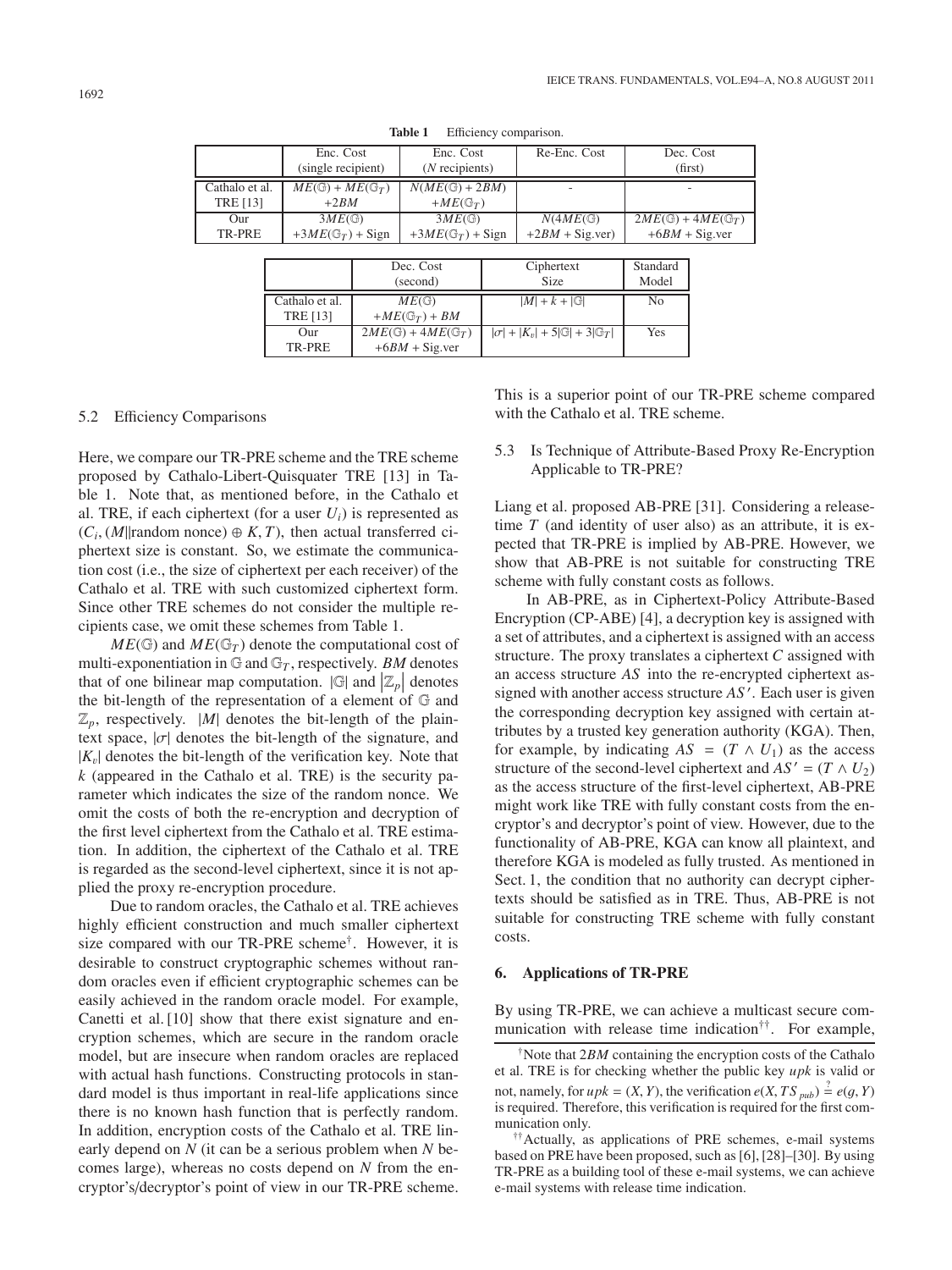in an on-line examination, an examiner sends encrypted e-mails to each examinee, and each examination can be opened at the same time. Compared with the case of applying TRE, we can reduce the encryption costs of the examiner. Compared with the case of applying public key encryption with recipient-to-recipient encryption, we can achieve fairer examination, since each examinee can decrypt the corresponding encrypted e-mail, simultaneously.

By applying the fact that a trapdoor  $s_T$  can be used commonly for plural ciphertexts assigned with *T*, we can apply TR-PRE to the case where huge encrypted data (e.g., digital movies) are transferred all over the world, and their release time (e.g., release date) is indicated. Even if a conventional PKE scheme is applied, encrypted contents (which are encrypted by each recipient's public key) cannot be delivered before the release date, since the contents might be leaked though release date has not been passed. If such encrypted contents are delivered right before the release date, then there is an possibility of delaying release time, since huge encrypted data need to be transferred. By using a conventional TRE scheme, we can achieve that encrypted contents (which is encrypted by each recipient's public key) can be delivered before the release date with reasonable margin, and  $s_T$  is delivered right before the release date. However, since there is no TRE scheme with fully constant costs, a distributor is subject to huge amount of computational costs. On the other hand, our TR-PRE achieves fully constant costs from the encryptor's/decryptor's point of view. So, we can construct an efficient fairly-opened multi-cast cryptosystem with release time indication by applying TR-PRE.

#### **7. Conclusion**

In this paper, to achieve TRE with fully constant costs from the encryptor's/decryptor's point of view, we propose a TR-PRE scheme based on the Libert-Vergnaud PRE [32] and the Gentry IBE [26]. An encryptor can foist *N*-dependent computation costs on the proxy, and therefore any factor (ciphertext size, computational complexity of encryption/decryption, and public/secret key size) does not depend on *N*, except the proxy re-encryption costs. TR-PRE works like TRE with fully constant costs from the encryptor's and decryptor's point of view. TR-PRE functionality can be applied to efficient multicast secure communication with a release time indication.

In cloud computing environments, users do not have to grasp the actual data storage of some services, and therefore data management becomes more and more difficult. Usually, *access control of data* and *encryption of data* are different technologies. Therefore, TRE (ABE [4] and searchable encryption [9] are also another examples) is suitable in cloud computing environments, since the access control function is included in the encrypted data itself. In PRE, access control (namely, who has decryption rights) may be complicated and hard to manage, when the number of users becomes large. TR-PRE is valuable in adding an access control function into encrypted (and re-encrypted) data itself.

This feature is suitable for data management (e.g., when ciphertexts can be decrypted) in cloud computing environments.

#### **References**

- [1] G. Ateniese, K. Fu, M. Green, and S. Hohenberger, "Improved proxy" re-encryption schemes with applications to secure distributed storage," ACM Trans. Inf. Syst. Secur., vol.9, no.1, pp.1–30, 2006.
- [2] M. Bellare and P. Rogaway, "Collision-resistant hashing: Towards making UOWHFs practical," CRYPTO, pp.470–484, 1997.
- [3] M. Bellare and S. Shoup, "Two-tier signatures, strongly unforgeable signatures, and fiat-shamir without random oracles," Public Key Cryptography, pp.201–216, 2007.
- [4] J. Bethencourt, A. Sahai, and B. Waters, "Ciphertext-policy attribute-based encryption," IEEE Symposium on Security and Privacy, pp.321–334, 2007.
- [5] M. Blaze, G. Bleumer, and M. Strauss, "Divertible protocols and atomic proxy cryptography," EUROCRYPT, pp.127–144, 1998.
- [6] R. Bobba, J. Muggli, M. Pant, J. Basney, and H. Khurana, "Usable secure mailing lists with untrusted servers," IDtrust, pp.103–116, 2009.
- [7] D. Boneh and X. Boyen, "Efficient selective-ID secure identitybased encryption without random oracles," EUROCRYPT, pp.223– 238, 2004.
- [8] D. Boneh, X. Boyen, and E.-J. Goh, "Hierarchical identity based encryption with constant size ciphertext," EUROCRYPT, pp.440– 456, 2005.
- [9] D. Boneh, G. Di Crescenzo, R. Ostrovsky, and G. Persiano, "Public key encryption with keyword search," EUROCRYPT, pp.506–522, 2004.
- [10] R. Canetti, O. Goldreich, and S. Halevi, "The random oracle methodology, revisited," J. ACM, vol.51, no.4, pp.557–594, 2004.
- [11] R. Canetti, S. Halevi, and J. Katz, "Chosen-ciphertext security from identity-based encryption," EUROCRYPT, pp.207–222, 2004.
- [12] R. Canetti and S. Hohenberger, "Chosen-ciphertext secure proxy reencryption," ACM Conference on Computer and Communications Security, pp.185–194, 2007.
- [13] J. Cathalo, B. Libert, and J.-J. Quisquater, "Efficient and noninteractive timed-release encryption," ICICS, pp.291–303, 2005.
- [14] K. Chalkias, D. Hristu-Varsakelis, and G. Stephanides, "Improved anonymous timed-release encryption," ESORICS, pp.311– 326, 2007.
- [15] J.H. Cheon, N. Hopper, Y. Kim, and I. Osipkov, "Timed-release and key-insulated public key encryption," Financial Cryptography, pp.191–205, 2006.
- [16] J.H. Cheon, N. Hopper, Y. Kim, and I. Osipkov, "Provably secure timed-release public key encryption," ACM Trans. Inf. Syst. Secur., vol.11, no.2, 2008.
- [17] S.S.M. Chow, V. Roth, and E.G. Rieffel, "General certificateless encryption and timed-release encryption," SCN, pp.126–143, 2008.
- [18] S.S.M. Chow and S.-M. Yiu, "Timed-release encryption revisited," ProvSec, pp.38–51, 2008.
- [19] C.-K. Chu and W.-G. Tzeng, "Identity-based proxy re-encryption without random oracles," ISC, pp.189–202, 2007.
- [20] R. Cramer and V. Shoup, "A practical public key cryptosystem provably secure against adaptive chosen ciphertext attack," CRYPTO, pp.13–25, 1998.
- [21] C. Delerablée, P. Paillier, and D. Pointcheval, "Fully collusion secure dynamic broadcast encryption with constant-size ciphertexts or decryption keys," Pairing, pp.39–59, 2007.
- [22] A.W. Dent and Q. Tang, "Revisiting the security model for timedrelease encryption with pre-open capability," ISC, pp.158–174, 2007.
- [23] Y. Dodis and A. Yampolskiy, "A verifiable random function with short proofs and keys," Public Key Cryptography, pp.416–431,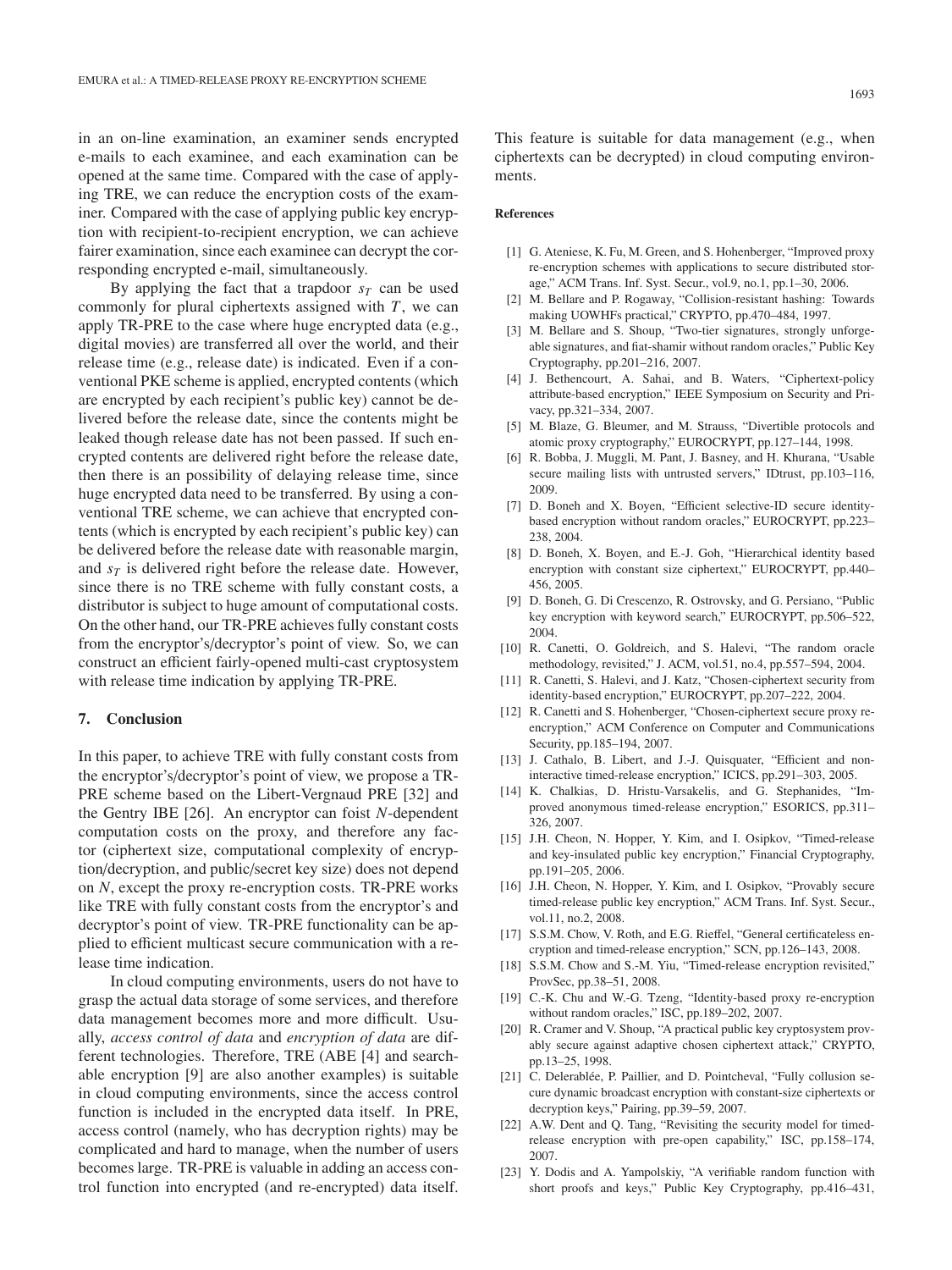2005.

- [24] K. Emura, A. Miyaji, and K. Omote, "A timed-release proxy reencryption scheme and its application to fairly-opened multicast communication," ProvSec, pp.200–213, 2010.
- [25] E. Fujisaki and T. Okamoto, "Secure integration of asymmetric and symmetric encryption schemes," CRYPTO, pp.537–554, 1999.
- [26] C. Gentry, "Practical identity-based encryption without random oracles," EUROCRYPT, pp.445–464, 2006.
- [27] M. Green and G. Ateniese, "Identity-based proxy re-encryption," ACNS, pp.288–306, 2007.
- [28] H. Khurana and H.-S. Hahm, "Certified mailing lists," ASIACCS, pp.46–58, 2006.
- [29] H. Khurana, J. Heo, and M. Pant, "From proxy encryption primitives to a deployable secure-mailing-list solution," ICICS, pp.260–281, 2006.
- [30] H. Khurana, A.J. Slagell, and R. Bonilla, "SELS: A secure e-mail list service," SAC, pp.306–313, 2005.
- [31] X. Liang, Z. Cao, H. Lin, and J. Shao, "Attribute based proxy reencryption with delegating capabilities," ASIACCS, pp.276–286, 2009.
- [32] B. Libert and D. Vergnaud, "Unidirectional chosen-ciphertext secure proxy re-encryption," Public Key Cryptography, pp.360–379, 2008.
- [33] T.C. May, "Time-release crypto," Unpublished manuscript, 1993.
- [34] Y. Nakai, T. Matsuda, W. Kitada, and K. Matsuura, "A generic construction of timed-release encryption with pre-open capability," IWSEC, pp.53–70, 2009.
- [35] M. Naor and M. Yung, "Universal one-way hash functions and their cryptographic applications," STOC, pp.33–43, 1989.

#### **Appendix**

In this Appendix, we introduce the security definition of IND-ID-CCA security and the Gentry IBE scheme for the sake of clarity of the proof of Theorem 3.

An IBE scheme Π consists of four algorithms, IBE.Setup, IBE.Extract, IBE.Enc and IBE.Dec. The public key *ibe*.*pk* and the master key *ibe*.*mk* are given by executing **IBE.Setup**( $1^k$ ). For an identity *ID*  $\in$  *ID*, where *ID* is the identity space (and  $ID = \mathbb{Z}_p$  in the Gentry IBE scheme), a secret key corresponding to *ID*  $s<sub>ID</sub>$  is given by executing IBE.Extract(*ibe.pk, ibe.mk, ID*). For a message  $M \in \mathcal{M}_{IBE}$ and *ID*  $\in$  *ID*, where  $M_{IBE}$  is the message space of IBE, an encryptor runs IBE.Enc(*ibe*.*pk*, *ID*, *<sup>M</sup>*), and obtains a ciphertext  $C_{IBE}$ . The message *M* is computed by executing IBE.Dec(*sID*,*CIBE*).

Next, we define the security experiment of IBE under chosen ciphertext attack (IND-ID-CCA) as follows.

**Definition 11** (IND-ID-CCA)**.** *An IBE scheme is said to be IND-ID-CCA secure if the advantage is negligible for any PPT adversary* A *in the following experiment.*

$$
Adv_{\Pi,\mathcal{A}}^{IND-ID-CCA}(1^k)
$$
  
:=  $Pr[(ibe.pk,ibe.mk) \leftarrow \text{IBE.Setup}(1^k);$   

$$
(M_0^*, M_1^*, ID^*, State) \leftarrow \mathcal{A}^{EXT\mathcal{R}\mathcal{ACT}, \mathcal{D}\mathcal{E}\mathcal{C}}(ibe.pk);
$$
  
 $\mu \leftarrow \{0, 1\}; C_{IBE}^* \leftarrow \text{IBE.Enc}(ibe.pk, ID^*, M_\mu^*);$   
 $\mu' \leftarrow \mathcal{A}^{EXT\mathcal{R}\mathcal{ACT}, \mathcal{D}\mathcal{EC}}(C_{IBE}^*, State); \mu = \mu'] - 1/2$ 

*Let* EXT RACT *be an extract oracle, where, for input of an*

*identity ID, it returns the corresponding secret key s<sub>ID</sub>. Note that ID*<sup>∗</sup> *is not allowed to input to* EXT RACT*. Let* DEC *be a decryption oracle, where, for input of a ciphertext C and an identity ID, it returns the corresponding plaintext M or* ⊥ *according to the* IBE.Dec *algorithm. Note that*  $(ID^*, C^*_{IBE})$ <br>*is not allowed to input to*  $DEF$ *is not allowed to input to* DEC*.*

Next, we introduce the Gentry IBE scheme as follows.

#### **Protocol 2** (The IND-ID-CCA secure Gentry IBE)**.**

- **IBE.Setup**( $1^k$ ): *Set the message space*  $M_{IBE} = \mathbb{G}_T$  *and the identity space*  $ID = \mathbb{Z}_p$ . *Choose generators*  $g, h_1, h_2, h_3 \stackrel{\$}{\leftarrow} \mathbb{G}, \quad s \stackrel{\$}{\leftarrow} \mathbb{Z}_p, \text{ and a hash function}$ <br>  $H : [0, 1]^* \rightarrow \mathbb{Z}$  (chosen from a UOWHE fam- $H : \{0,1\}^* \rightarrow \mathbb{Z}_p$  (chosen from a UOWHF fam-<br>*ily* [351) compute  $a_1 = a_2^s$  and output ibe pk *ily* [35]), compute  $g_1 = g^s$ , and output ibe.*pk* =  $(g_1 g_2 h_1 h_2 h_2 h_3 h_4 h_5 h_6 h_7 h_7 h_8 h_8 h_9 h_9 h_1 h_1 h_2 h_3 h_4 h_5 h_6 h_7 h_8 h_9 h_1 h_1 h_2 h_3 h_4 h_1 h_2 h_3 h_4 h_1 h_2 h_3 h_4 h_1 h_2 h_3 h_4 h_1 h_2 h_3 h_4 h_1 h_2 h_1 h_2 h_1 h_2 h_2 h_3 h_4 h$  $(q, q_1, h_1, h_2, h_3, H)$  *and ibe.mk* = *s.*
- IBE.Extract(*ibe*.*pk***,** *ibe*.*mk***,** *ID*)**:** *Choose rID*,<sup>1</sup>*, rID*,<sup>2</sup>*, rID*,<sup>3</sup>
	- $\overset{\$}{\leftarrow} \mathbb{Z}_p$ , compute  $s_{ID} = ((r_{ID,1}, h_{ID,1} = (h_1 g^{-r_{ID,1}})^{\frac{1}{(s-ID)}},$  $(r_{ID,2}, h_{ID,2} = (h_{2}g^{-r_{ID,2}})^{\frac{1}{(s-D)}}$ ,  $(r_{ID,3}, h_{ID,3} = (h_{3}g^{-r_{ID,3}})^{\frac{1}{(s-D)}}$ (*s*−*ID*) *, and output sID.*
- IBE.Enc(*ibe.pk, ID, M*): *For a plaintext*  $M \in \mathbb{G}$ *, choose r*  $\stackrel{\$}{\leftarrow} \mathbb{Z}_p$ , and compute  $C_{IBE,1} = (g_1 g^{-1D})^r$ ,  $C_{IBE,2} =$ <br>*e*(a, a)<sup>*r*</sup>  $C_{IBE,2} = M \cdot e(a, h)$ <sup>*r*</sup>  $B = H(C_{IBE,1} - C_{IBE,2})$  $e(g, g)^r$ ,  $C_{IBE,3} = M \cdot e(g, h_1)^r$ ,  $\beta = H(C_{IBE,1}, C_{IBE,2},$ <br>*Cinne)* and *Cinn i = (e(g, ho)e(g, ho)<sup>g</sup>)<sup>r</sup>, and output*  $C_{IBE,3}$ )*, and*  $C_{IBE,4} = (e(g, h_2)e(g, h_3)^{\beta})^r$ *, and output*  $C_{IBE} = (C_{IBE})^r$ ,  $C_{IBE,3} = (g, h_2)e(g, h_3)^{\beta})^r$  $C_{IBE} = (C_{IBE,1}, C_{IBE,2}, C_{IBE,3}, C_{IBE,4})$ .
- **IBE.Dec**( $s_{ID}, C_{IBE}$ ): *Parse*  $C_{IBE} = (C_{IBE,1}, C_{IBE,2}, C_{IBE,3},$ *C*<sub>*IBE,4*</sub>*). Compute β* = *H*(*C*<sub>*IBE,1, C<sub><i>IBE,2, C<sub>IBE,3</sub>) and*</sub></sub> *check*

$$
e(C_{IBE,1}, h_{ID,2}h_{ID,3}^{\beta})C_{IBE,2}^{r_{ID,2}+r_{ID,3}\beta} \stackrel{?}{=} C_{IBE,4}
$$

*If the chack fails, then output* ⊥*. Otherwise, output*  $M = C_{IBE,3}/\{e(C_{IBE,1}, h_{ID,1}) \cdot C_{IBE,2}^{r_{ID,1}}\}.$ 

Due to the universal onewayness of *H*, it is hard to find  $(C_{IBE,1}, C_{IBE,2}, C_{IBE,3})$  and  $(C'_{IBE,1}, C'_{IBE,2}, C'_{IBE,3})$  such that  $B = H(C_{IBE,1}, C_{IBE,3}, C_{IBE,3}) = H(C' - C' - C')$  $\beta = H(C_{IBE,1}, C_{IBE,2}, C_{IBE,3}) = H(C'_{IBE,1}, C'_{IBE,2}, C'_{IBE,3})$ <br>and  $(C_{IBE,1}, C_{IBE,2}, C_{IBE,3}) \neq (C'_{IBE,1}, C'_{IBE,2}, C'_{IBE,3})$ , So, no and  $(C_{IBE,1}, C_{IBE,2}, C_{IBE,3}) \neq (C'_{IBE,1}, C'_{IBE,2}, C'_{IBE,3})$ . So, no<br>adversary can issue a cinhertext to  $\mathcal{DEC}$  with the condition adversary can issue a ciphertext to  $\widehat{\mathcal{D}EC}$  with the condition that the hashed vallue of the ciphertext is the same as that of the challenge ciphertext (otherwise, we break the universal onewayness of *H*). This is an analogous on the Cramer-Shoup PKE [20].